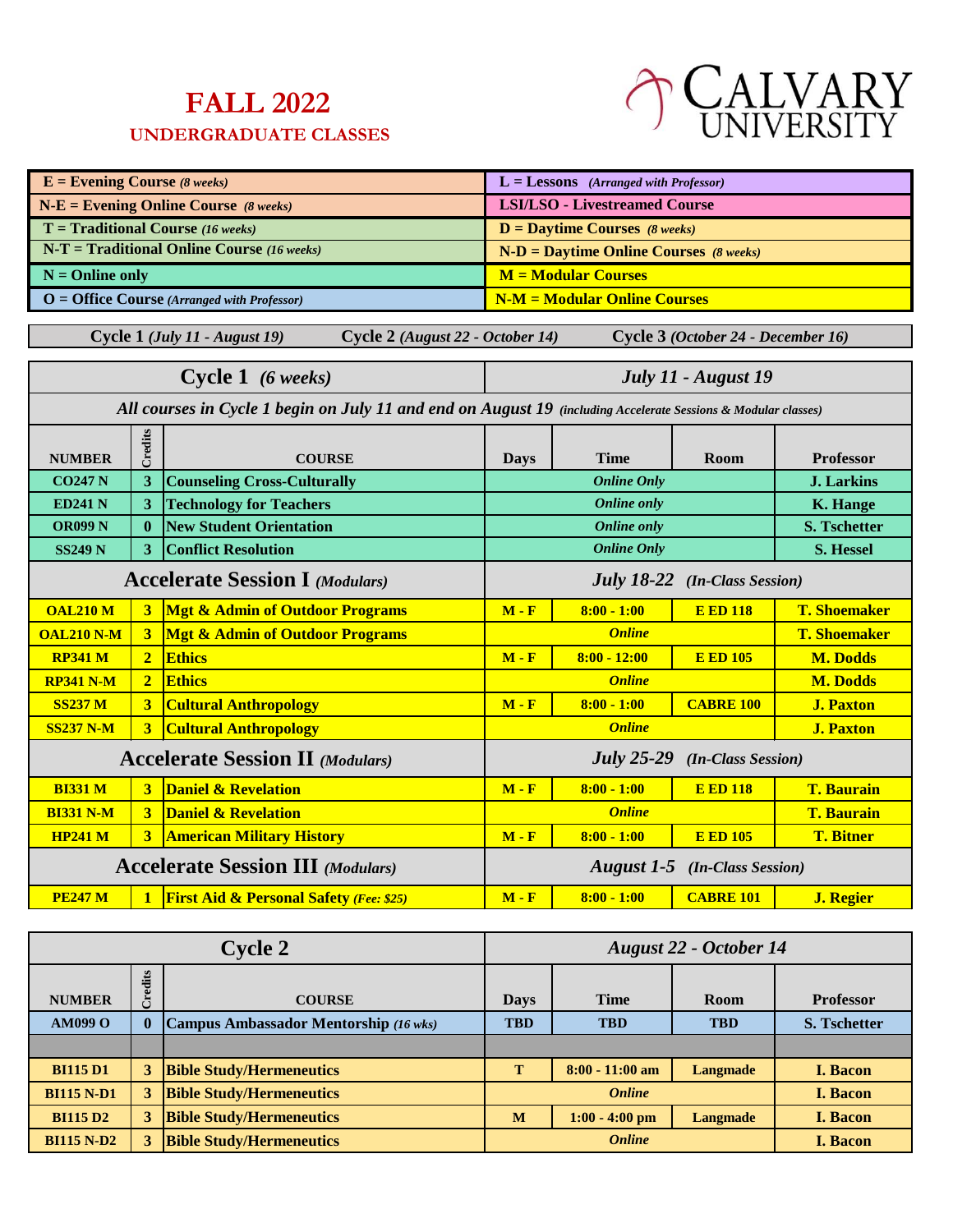| <b>BI130 D</b>     | 3                       | <b>New Testament Survey</b>                             | $\mathbf M$  | $8:00 - 11:00$ am  | <b>CABRE 101</b> | G. Gromacki          |
|--------------------|-------------------------|---------------------------------------------------------|--------------|--------------------|------------------|----------------------|
| <b>BI130 N-D</b>   | 3                       | <b>New Testament Survey</b>                             |              | <b>Online</b>      |                  | G. Gromacki          |
| <b>BI224 D</b>     | $3^{\circ}$             | John                                                    | $\mathbf R$  | $8:00 - 11:00$ am  | <b>E ED 116</b>  | <b>T. Baurain</b>    |
| <b>BI224 N-D</b>   | 3 <sup>1</sup>          | John                                                    |              | <b>Online</b>      |                  | <b>T. Baurain</b>    |
| <b>BI499 O</b>     | $\bf{0}$                | Doctrinal Statement (16 wks)                            | <b>TBD</b>   | <b>TBD</b>         | <b>TBD</b>       | I. Bacon             |
|                    |                         |                                                         |              |                    |                  |                      |
| <b>BIOL100 T</b>   | 3                       | <b>Survey of Biological Science</b> (16 wks)            | T            | $8:00 - 11:00$ am  | <b>E ED 118</b>  | C. Basel             |
| <b>BIOL100 N-T</b> | 3 <sup>1</sup>          | <b>Survey of Biological Science (16 wks)</b>            |              | Online             |                  | C. Basel             |
| <b>BIOL101 T</b>   | $\overline{2}$          | Survey of Biol Sci Lab (16 wks) (Fee: \$35)             | T            | $8:00 - 11:00$ am  | <b>E ED 118</b>  | C. Basel             |
| <b>BIOL101 N</b>   | $\overline{2}$          | Survey of Biol Sci Lab (16 wks) (Fee: \$250)            |              | <b>Online Only</b> |                  | C. Basel             |
| <b>BIOL145 N</b>   | $\overline{\mathbf{4}}$ | <b>General Biology II</b> (16 wks)                      |              | <b>Online Only</b> |                  | L. Misener           |
| <b>BIOL146 N</b>   | $\mathbf{1}$            | <b>General Biology II Lab</b> (16 wks) (Fee: App \$250) |              | <b>Online Only</b> |                  | L. Misener           |
|                    |                         |                                                         |              |                    |                  |                      |
| <b>BL610 T</b>     | 3                       | <b>Hebrew I</b> (16 wks)                                | $\mathbf M$  | $6:00 - 9:00$ pm   | <b>E ED 120</b>  | J. Williamson        |
| <b>BL610 N-T</b>   | 3 <sup>1</sup>          | Hebrew I $(16 \text{ wks})$                             |              | <b>Online</b>      |                  | J. Williamson        |
| <b>BL620 LSI</b>   | 3 <sup>2</sup>          | <b>Greek I</b> (16 wks) (livestream)                    | <b>TR</b>    | 6:00 - 7:30 pm     | <b>E ED 109</b>  | D. Goepfrich         |
| <b>BL620 N</b>     | 3 <sup>1</sup>          | Greek I (16 wks)                                        |              | <b>Online</b>      |                  | D. Goepfrich         |
|                    |                         |                                                         |              |                    |                  |                      |
| <b>BU220 D</b>     | 3 <sup>1</sup>          | Intro to Entrepreneurship                               | $\mathbf R$  | $8:00 - 11:00$ am  | <b>E ED 120</b>  | <b>G.</b> Washington |
| <b>BU220 N-D</b>   | 3 <sup>1</sup>          | <b>Intro to Entrepreneurship</b>                        |              | <b>Online</b>      |                  | <b>G.</b> Washington |
| <b>BU250 D</b>     | 3 <sup>1</sup>          | <b>Human Resource Management</b>                        | $\mathbf M$  | $1:00 - 4:00$ pm   | <b>E ED 116</b>  | <b>T. Haney</b>      |
| <b>BU250 N-D</b>   | 3 <sup>1</sup>          | <b>Human Resource Management</b>                        |              | <b>Online</b>      |                  | <b>T. Haney</b>      |
| <b>BU449 O</b>     | 3 <sup>1</sup>          | <b>Senior Project</b> (16 wks)                          | <b>TBD</b>   | <b>TBD</b>         | <b>TBD</b>       | G. Washington        |
| <b>BU449 N-O</b>   | 3                       | <b>Senior Project (16 wks)</b>                          |              | <b>Online</b>      |                  | G. Washington        |
| <b>BU453 O</b>     | 3 <sup>1</sup>          | Bus Adm Internship (Fee: \$250) (16 wks)                | <b>TBD</b>   | <b>TBD</b>         | <b>TBD</b>       | G. Washington        |
| <b>BU453 N-O</b>   | 3                       | Bus Adm Internship (Fee: \$250) (16 wks)                |              | <b>Online</b>      |                  | <b>G.</b> Washington |
|                    |                         |                                                         |              |                    |                  |                      |
| <b>CHEM140 T</b>   | $\overline{\mathbf{4}}$ | <b>General Chemistry I</b> (16 wks)                     | W            | $8:00 - 11:00$ am  | <b>E ED 118</b>  | <b>C.</b> Basel      |
| <b>CHEM140 N-T</b> | $\overline{\mathbf{4}}$ | <b>General Chemistry I</b> (16 wks)                     |              | <b>Online</b>      |                  | <b>C.</b> Basel      |
| <b>CHEM141 N</b>   |                         | General Chem I Lab (16 wks) (Fee: approx \$300)         |              | <b>Online Only</b> |                  | C. Basel             |
|                    |                         |                                                         |              |                    |                  |                      |
| <b>CM099 O1</b>    | $\bf{0}$                | <b>Practical Christian Ministry (16 wks)</b>            | <b>TBD</b>   | <b>TBD</b>         | <b>TBD</b>       | D. Phillips          |
| CM099 O2           | $\bf{0}$                | <b>Practical Christian Ministry (16 wks)</b>            | <b>TBD</b>   | <b>TBD</b>         | <b>TBD</b>       | D. Phillips          |
|                    |                         |                                                         |              |                    |                  |                      |
| <b>CO342 D</b>     | 3 <sup>1</sup>          | <b>Developing &amp; Establishing Counseling Ctr</b>     | $\mathbf{M}$ | $1:00 - 4:00$ pm   | <b>E ED 118</b>  | J. Clark             |
| <b>CO342 N-D</b>   | 3 <sup>1</sup>          | <b>Developing &amp; Establishing Counseling Ctr</b>     |              | <b>Online</b>      |                  | J. Clark             |
| <b>CO449 O</b>     | 3 <sup>1</sup>          | <b>Counseling Project (16 wks)</b>                      | <b>TBA</b>   | <b>TBA</b>         | <b>TBA</b>       | L. Smith             |
| <b>CO449 N-O</b>   | 3 <sup>1</sup>          | <b>Counseling Project (16 wks)</b>                      |              | <b>Online</b>      |                  | L. Smith             |
| <b>CO453 O</b>     | 3 <sup>1</sup>          | Counseling Internship (Fee: \$250) (16 wks)             | <b>TBA</b>   | <b>TBA</b>         | <b>TBA</b>       | L. Smith             |
| <b>CO453 N-O</b>   | 3 <sup>1</sup>          | Counseling Internship (Fee: \$250) (16 wks)             |              | <b>Online</b>      |                  | L. Smith             |
|                    |                         |                                                         |              |                    |                  |                      |
| <b>COM110 D1</b>   | $\bf{1}$                | <b>Written Research Pract (Fee: \$25)</b>               | $\mathbf T$  | $1:00 - 3:00$ pm   | <b>E ED 103</b>  | <b>Heath / Smith</b> |
| <b>COM110 E1</b>   | $\mathbf{1}$            | <b>Written Research Pract (Fee: \$25)</b>               | $\mathbf{M}$ | $6:00 - 8:00$ pm   | <b>E ED 103</b>  | <b>Heath / Smith</b> |
| <b>COM110 N1</b>   | 1                       | <b>Written Research Practicum</b>                       |              | <b>Online</b>      |                  | <b>Heath / Smith</b> |
| <b>COM220 D</b>    | 3 <sup>1</sup>          | <b>Oral Communication</b>                               | $\mathbf F$  | $8:00 - 11:00$ am  | <b>E ED 105</b>  | M. Dodds             |
| <b>COM220 N-D</b>  | $\overline{\mathbf{3}}$ | <b>Oral Communication</b>                               |              | <b>Online</b>      |                  | M. Dodds             |
|                    |                         |                                                         |              |                    |                  |                      |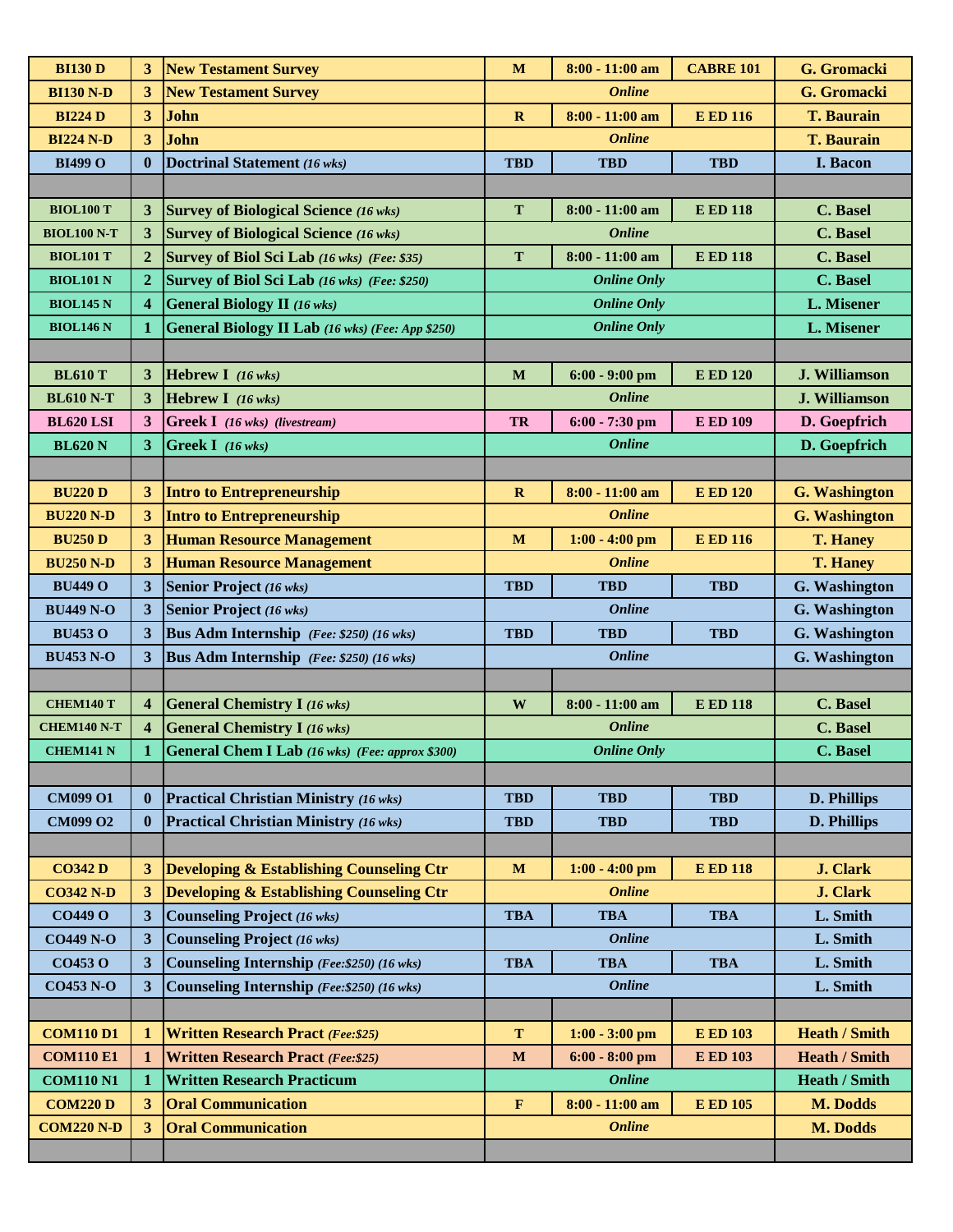| <b>ED190 D</b>    | 3                | <b>Introduction to Education</b>                   | $\mathbf T$  | $8:00 - 11:00$ am  | <b>E ED 125</b>  | <b>K. Hange</b>       |
|-------------------|------------------|----------------------------------------------------|--------------|--------------------|------------------|-----------------------|
| <b>ED190 N-D</b>  | 3 <sup>2</sup>   | <b>Introduction to Education</b>                   |              | <b>Online</b>      |                  | <b>K. Hange</b>       |
| <b>ED335 T</b>    | 3                | <b>Scientific Inquiry for Elementary (16 wks)</b>  | W            | $1:00 - 4:00$ pm   | <b>E ED 125</b>  | M. Briggs             |
| <b>ED335 N-T</b>  | 3                | <b>Scientific Inquiry for Elementary (16 wks)</b>  |              | <b>Online</b>      |                  | M. Briggs             |
| <b>ED340 T</b>    | 3                | <b>Teaching Elementary Social Studies (16 wks)</b> | $\mathbf R$  | 8:00 - 11:00 am    | <b>E ED 125</b>  | <b>K.</b> Hange       |
| <b>ED340 N-T</b>  | 3                | <b>Teaching Elementary Social Studies (16 wks)</b> |              | <b>Online</b>      |                  | <b>K.</b> Hange       |
| <b>ED344 T</b>    | 3                | <b>Teaching Elementary Science (16 wks)</b>        | M            | 8:00 - 11:00 am    | <b>E ED 125</b>  | <b>K.</b> Hange       |
| <b>ED344 N-T</b>  | 3                | <b>Teaching Elementary Science (16 wks)</b>        |              | <b>Online</b>      |                  | <b>K.</b> Hange       |
| ED353 O           | $\mathbf{1}$     | Field Experience II (16 wks)                       | <b>TBA</b>   | <b>TBA</b>         | <b>TBA</b>       | <b>Briggs / Hange</b> |
| <b>ED353 N-O</b>  | 1                | Field Experience II (16 wks)                       |              | <b>Online</b>      |                  | <b>Briggs / Hange</b> |
| <b>ED412 E</b>    | $\mathbf{3}$     | <b>Curriculum for ELL</b>                          | $\mathbf R$  | $6:00 - 9:00$ pm   | <b>E ED 105</b>  | K. Owen               |
| <b>ED412 N-E</b>  | 3                | <b>Curriculum for ELL</b>                          |              | <b>Online</b>      |                  | K. Owen               |
| <b>ED414 O</b>    | 3                | Clinical Experience w/ ELL (16 wks)                | <b>TBA</b>   | <b>TBA</b>         | <b>TBA</b>       | <b>T. Hange</b>       |
| <b>ED414 N-O</b>  | 3                | Clinical Experience w/ ELL (16 wks)                |              | <b>Online</b>      |                  | T. Hange              |
| <b>ED448 T</b>    | 3                | Teaching in the Secondary School (16 wks)          | W            | 8:00 - 11:00 am    | <b>E ED 125</b>  | M. Briggs             |
| <b>ED448 N-T</b>  | 3                | Teaching in the Secondary School (16 wks)          |              | <b>Online</b>      |                  | M. Briggs             |
| <b>ED470 O</b>    | 8                | Student Teaching (Fee: \$250; \$275) (16 wks)      | <b>TBA</b>   | <b>TBA</b>         | <b>TBA</b>       | <b>Briggs / Hange</b> |
|                   |                  |                                                    |              |                    |                  |                       |
| <b>EN100 T</b>    | $\overline{2}$   | <b>Introduction to Composition (16 wks)</b>        | T            | $1:00 - 3:15$ pm   | <b>E ED 105</b>  | V. Piercey            |
| <b>EN100 N-T</b>  | $\boldsymbol{2}$ | <b>Introduction to Composition (16 wks)</b>        |              | <b>Online</b>      |                  | V. Piercey            |
| <b>EN112 T1</b>   | 3                | <b>Composition I</b><br>$(16 \text{ wks})$         | $\mathbf{W}$ | $1:00 - 4:00$ pm   | Conf C           | K. Owen               |
| <b>EN112 N-T1</b> | 3                | <b>Composition I</b><br>$(16 \text{ wks})$         |              | <b>Online</b>      |                  | K. Owen               |
| <b>EN112 T2</b>   | $\mathbf{3}$     | <b>Composition I</b><br>$(16 \text{ wks})$         | $\mathbf R$  | 8:00 - 11:00 am    | Conf C           | <b>T. Hange</b>       |
| <b>EN112 N-T2</b> | 3                | <b>Composition I</b><br>$(16 \text{ wks})$         |              | <b>Online</b>      |                  | <b>T. Hange</b>       |
| <b>EN112 T3</b>   | $\mathbf{3}$     | <b>Composition I</b><br>$(16 \text{ wks})$         | $\mathbf{M}$ | $1:00 - 4:00$ pm   | Conf C           | V. Piercey            |
| <b>EN112 N-T3</b> | $\mathbf{3}$     | <b>Composition I</b><br>$(16 \text{ wks})$         |              | <b>Online</b>      |                  | V. Piercey            |
| <b>EN113 T</b>    | $\mathbf{3}$     | <b>Composition II</b> (16 wks)                     | W            | 8:00 - 11:00 am    | <b>E ED 105</b>  | <b>T. Hange</b>       |
| <b>EN113 N-T</b>  | $\mathbf{3}$     | <b>Composition II</b> (16 wks)                     |              | <b>Online</b>      |                  | <b>T. Hange</b>       |
| <b>EN212 D</b>    | 3 <sup>1</sup>   | <b>Introduction to Short Fiction</b>               | $\mathbf M$  | $8:00 - 11:00$ am  | <b>E ED 116</b>  | <b>T. Hange</b>       |
| <b>EN212 N-D</b>  | 3 <sup>1</sup>   | <b>Introduction to Short Fiction</b>               |              | <b>Online</b>      |                  | <b>T. Hange</b>       |
| <b>EN411 LG</b>   | 3                | <b>Rhetoric</b> (16 wks) (Limit 4)                 |              | <b>Online Only</b> |                  | <b>STAFF</b>          |
|                   |                  |                                                    |              |                    |                  |                       |
| <b>EX264 O</b>    | 3                | Portfolio (16 wks)                                 | <b>TBA</b>   | <b>TBA</b>         | <b>TBA</b>       | <b>T. Haney</b>       |
| <b>EX264 N-O</b>  | 3 <sup>1</sup>   | Portfolio (16 wks)                                 |              | <b>Online</b>      |                  | <b>T. Haney</b>       |
|                   |                  |                                                    |              |                    |                  |                       |
| <b>HP236D</b>     | 3 <sup>1</sup>   | <b>Church History</b>                              | F            | $8:00 - 11:00$ am  | Conf C           | <b>T. Bitner</b>      |
| <b>HP236 N-D</b>  | 3                | <b>Church History</b>                              |              | <b>Online</b>      |                  | <b>T. Bitner</b>      |
| <b>HP392 N</b>    | 3 <sup>1</sup>   | <b>Medieval History</b>                            |              | <b>Online Only</b> |                  | <b>T. Bitner</b>      |
|                   |                  |                                                    |              |                    |                  |                       |
| <b>IC111 D</b>    | 3                | <b>Introduction to Christian Missions</b>          | $\mathbf F$  | $8:00 - 11:00$ am  | <b>CABRE 101</b> | <b>J. Paxton</b>      |
| <b>IC111 N-D</b>  | 3 <sup>1</sup>   | <b>Introduction to Christian Missions</b>          |              | <b>Online</b>      |                  | <b>J. Paxton</b>      |
| <b>IC303 D</b>    | $\mathbf{3}$     | <b>Theology of Missions</b>                        | T            | 8:00 - 11:00 am    | <b>CABRE 100</b> | <b>J. Paxton</b>      |
| <b>IC303 N-D</b>  | 3 <sup>1</sup>   | <b>Theology of Missions</b>                        |              | <b>Online</b>      |                  | <b>J. Paxton</b>      |
| <b>IC332 O</b>    | $\mathbf{3}$     | <b>Practical Fieldwork (16 wks)</b>                | <b>TBA</b>   | <b>TBA</b>         | <b>TBA</b>       | <b>J. Paxton</b>      |
| <b>IC332 N-O</b>  | $\mathbf{3}$     | <b>Practical Fieldwork (16 wks)</b>                |              | <b>Online</b>      |                  | <b>J. Paxton</b>      |
| <b>IC361 O</b>    | 3                | Methods I (Fee: \$600 to Mission) (16 wks)         | <b>TBA</b>   | <b>TBA</b>         | <b>TBA</b>       | <b>J. Paxton</b>      |
| <b>IC361 N-O</b>  | $\overline{3}$   | Methods I (Fee: \$600 to Mission) (16 wks)         |              | <b>Online</b>      |                  | <b>J. Paxton</b>      |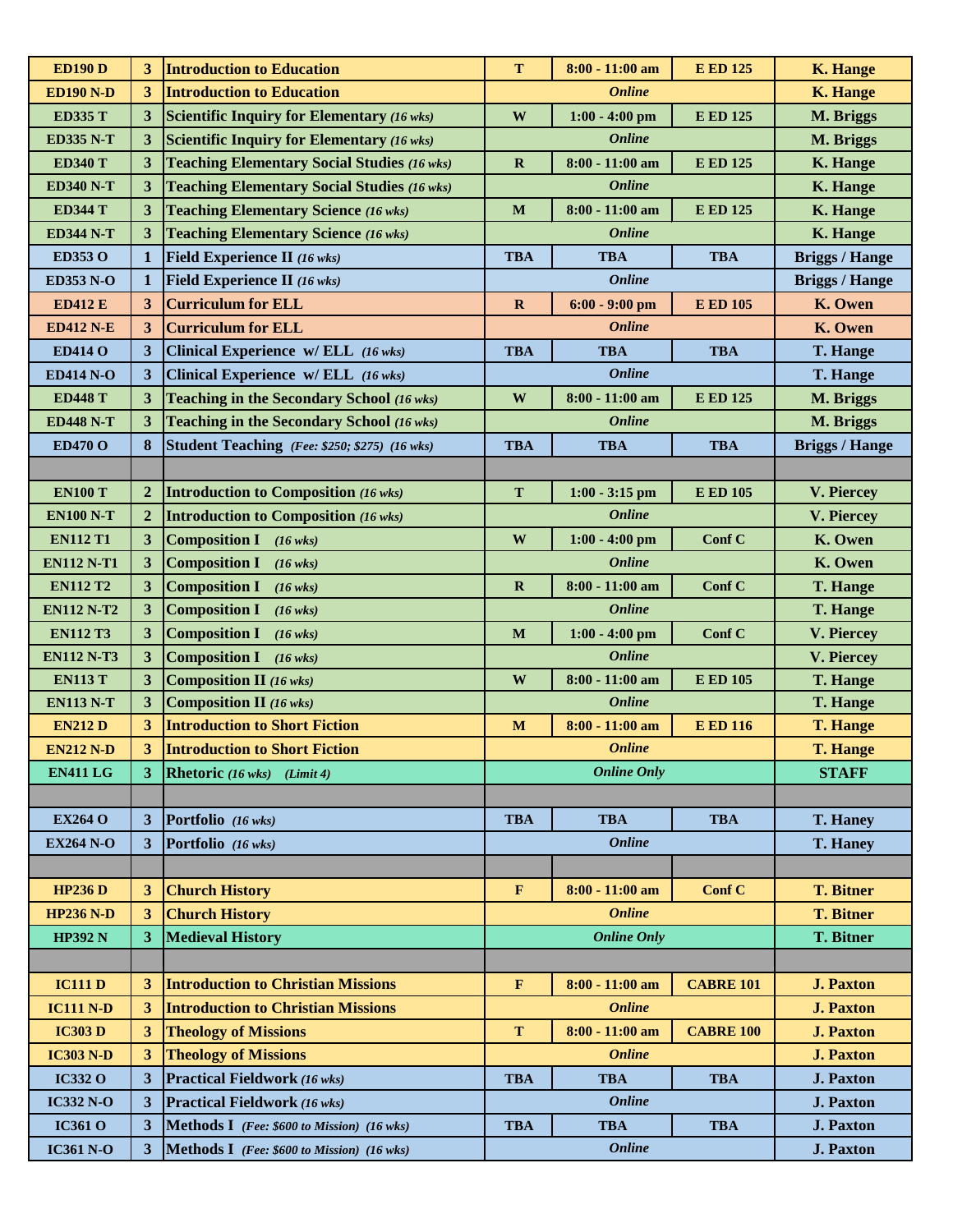| <b>IC362 O</b>   | 3                       | <b>Methods II</b> (Fee: \$600 to Mission) (16 wks)  | <b>TBA</b>   | <b>TBA</b>         | <b>TBA</b>      | <b>J. Paxton</b>      |
|------------------|-------------------------|-----------------------------------------------------|--------------|--------------------|-----------------|-----------------------|
| <b>IC362 N-O</b> | 3                       | <b>Methods II</b> (Fee: $$600$ to Mission) (16 wks) |              | <b>Online</b>      |                 | <b>J. Paxton</b>      |
| <b>IC363 O</b>   | 3                       | <b>Methods III</b> (Fee: \$600 to Mission) (16 wks) | TBA          | <b>TBA</b>         | <b>TBA</b>      | <b>J. Paxton</b>      |
| <b>IC363 N-O</b> | 3                       | <b>Methods III</b> (Fee: \$600 to Mission) (16 wks) |              | <b>Online</b>      |                 | <b>J. Paxton</b>      |
| <b>IC364 O</b>   | 3                       | <b>Methods IV</b> (Fee: \$600 to Mission) (16 wks)  | <b>TBA</b>   | <b>TBA</b>         | <b>TBA</b>      | <b>J. Paxton</b>      |
| <b>IC364 N-O</b> | $\mathbf{3}$            | <b>Methods IV</b> (Fee: \$600 to Mission) (16 wks)  |              | <b>Online</b>      |                 | <b>J. Paxton</b>      |
| <b>IC406 O</b>   | $\mathbf{3}$            | Area Study (16 wks)                                 | <b>TBA</b>   | <b>TBA</b>         | <b>TBA</b>      | <b>J. Paxton</b>      |
| <b>IC406 N-O</b> | $\mathbf{3}$            | Area Study (16 wks)                                 |              | <b>Online</b>      |                 | <b>J. Paxton</b>      |
| <b>IC453 O</b>   | $\mathbf{3}$            | Intercultural Internship (Fee: \$250) (16 wks)      | <b>TBA</b>   | <b>TBA</b>         | <b>TBA</b>      | <b>J. Paxton</b>      |
| <b>IC453 N-O</b> | 3                       | Intercultural Internship (Fee: \$250) (16 wks)      |              | <b>Online</b>      |                 | <b>J. Paxton</b>      |
| <b>IC459 O</b>   | 3                       | Senior Seminar - Intercultural St (16 wks)          | <b>TBA</b>   | <b>TBA</b>         | <b>TBA</b>      | <b>J. Paxton</b>      |
| <b>IC459 N-O</b> | 3                       | Senior Seminar - Intercultural St (16 wks)          |              | <b>Online</b>      |                 | <b>J. Paxton</b>      |
|                  |                         |                                                     |              |                    |                 |                       |
| <b>MA000 N</b>   | $\mathbf{0}$            | <b>Math Placement Test</b>                          |              | <b>Online only</b> |                 | J. Briggs             |
| <b>MA100 LSI</b> | $\mathbf{3}$            | <b>College Mathematics I (16 wks)</b>               |              | <b>CANCELLED</b>   |                 | K. Bricker            |
| <b>MA100 N-T</b> | 3 <sup>1</sup>          | <b>College Mathematics I (16 wks)</b>               |              | <b>CANCELLED</b>   |                 | <b>K.</b> Bricker     |
| <b>MA110 T</b>   | $\mathbf{3}$            | Intermediate Algebra (16 wks)                       | T            | 8:00 - 11:00 am    | <b>E ED 120</b> | J. Briggs             |
| <b>MA110 N-T</b> | 3                       | Intermediate Algebra (16 wks)                       |              | <b>Online</b>      |                 | J. Briggs             |
| <b>MA140 LSI</b> | 3 <sup>2</sup>          | Precalculus (16 wks)                                | $\mathbf R$  | $6:00 - 9:00$ pm   | <b>E ED 129</b> | <b>K.</b> Bricker     |
| <b>MA140 N</b>   | 3 <sup>1</sup>          | Precalculus (16 wks)                                |              | <b>Online</b>      |                 | K. Bricker            |
|                  |                         |                                                     |              |                    |                 |                       |
| <b>MS361 O</b>   | 3                       | <b>Methods I</b> (Fee: \$600 to Mission) (16 wks)   | <b>TBA</b>   | <b>TBA</b>         | <b>TBA</b>      | S. LePage             |
| <b>MS361 N-O</b> | 3                       | <b>Methods I</b> (Fee: \$600 to Mission) (16 wks)   |              | <b>Online</b>      |                 | S. LePage             |
| <b>MS453 O</b>   | 3                       | Min Studies Internship (Fee: \$250) (16 wks)        | <b>TBA</b>   | <b>TBA</b>         | <b>TBA</b>      | S. LePage             |
| <b>MS453 N-O</b> | 3                       | Min Studies Internship (Fee: \$250) (16 wks)        |              | <b>Online</b>      |                 | S. LePage             |
|                  |                         |                                                     |              |                    |                 |                       |
| <b>MU110 N</b>   | $\mathbf{3}$            | <b>Music Appreciation</b>                           |              | <b>Online only</b> |                 | H. An                 |
| <b>MU120 T</b>   | $\overline{2}$          | Diction (16 wks)                                    | T            | $1:00 - 2:30$      | <b>Chorale</b>  | <b>U.</b> Christopher |
| <b>MU120 N-T</b> | $\boldsymbol{2}$        | Diction (16 wks)                                    |              | <b>Online</b>      |                 | <b>U.</b> Christopher |
| <b>MU201 T</b>   |                         | 1-3 Special Projects                                | <b>TBA</b>   | <b>TBA</b>         | <b>TBA</b>      | H. An                 |
| <b>MU201 N-T</b> |                         | <b>1-3 Special Projects</b>                         |              | <b>Online</b>      |                 | H. An                 |
| <b>MU213 - D</b> | $3^{\circ}$             | <b>Music Technology</b>                             | $\mathbf F$  | $11:00 - 2:00$ pm  | <b>Chorale</b>  | <b>J. Schell</b>      |
| <b>MU222 T</b>   | $\overline{\mathbf{4}}$ | <b>Music Theory II</b> (16 wks)                     | <b>MW</b>    | 8:00 - 10:00 am    | <b>Chorale</b>  | I. Guthrie            |
| <b>MU222 N-T</b> | $\overline{\mathbf{4}}$ | <b>Music Theory II</b> (16 wks)                     |              | <b>Online</b>      |                 | I. Guthrie            |
| <b>MU337 T</b>   | 3                       | Music History & Literature I (16 wks)               | $\mathbf R$  | 8:00 - 11:00 am    | <b>E ED 109</b> | I. Guthrie            |
| <b>MU337 N-T</b> | 3 <sup>1</sup>          | Music History & Literature I (16 wks)               |              | <b>Online</b>      |                 | I. Guthrie            |
| <b>MU443D</b>    | $\overline{2}$          | <b>Music Philosophy &amp; Leadership</b>            | $\mathbf{W}$ | $1:00 - 3:15$ pm   | <b>E ED 109</b> | <b>I.</b> Guthrie     |
| <b>MU443 N-D</b> | $\overline{2}$          | <b>Music Philosophy &amp; Leadership</b>            |              | <b>Online</b>      |                 | I. Guthrie            |
| <b>MU449 O</b>   | 3                       | WA Internship (Fee: \$250) (16 wks)                 | <b>TBA</b>   | <b>TBA</b>         | <b>TBA</b>      | H. An                 |
| <b>MU449 N-O</b> | 3                       | WA Internship (Fee: \$250) (16 wks)                 |              | <b>Online</b>      |                 | H. An                 |
| <b>MU456 O</b>   | $\mathbf 1$             | <b>WA/YM Field Experience</b> (16 wks)              | <b>TBA</b>   | <b>TBA</b>         | <b>TBA</b>      | H. An                 |
| <b>MU456 N-O</b> | $\mathbf 1$             | <b>WA/YM Field Experience</b> (16 wks)              |              | <b>Online</b>      |                 | H. An                 |
| MUCC T           | $\mathbf 1$             | Chorale (16 wks)                                    | $\mathbf{M}$ | $6:00 - 9:00$ pm   | <b>Chorale</b>  | J. Schell             |
| MUCC N-T         | $\mathbf{1}$            | Chorale (16 wks)                                    |              | <b>Online</b>      |                 | J. Schell             |
| <b>MUGRO</b>     | $\bf{0}$                | <b>General Recital</b> (16 wks)                     | T            | $11:05 - 12:00$    | <b>Chorale</b>  | H. An                 |
| <b>MUGR N-O</b>  | $\bf{0}$                | <b>General Recital</b> (16 wks)                     |              | <b>Online</b>      |                 | H. An                 |
| <b>MUG 150</b>   |                         | 1-2 Group Guitar Lessons $(16 \text{ wks})$         | <b>TBA</b>   | <b>TBA</b>         | TBA`            | A. Lovisone           |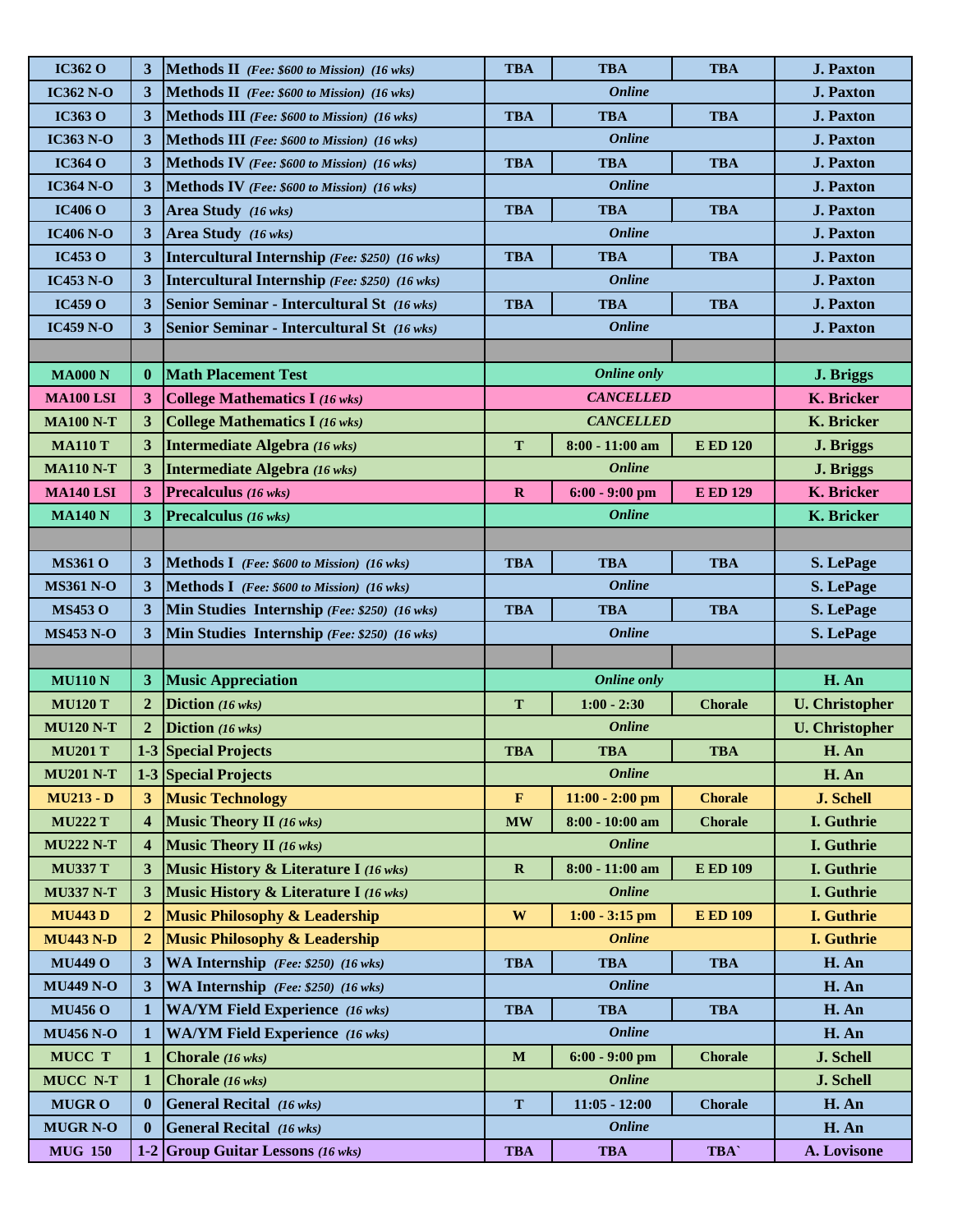| <b>Keyboard Proficiency</b> (16 wks)<br><b>U.</b> Christopher<br><b>MUKPO</b><br>$\bf{0}$<br><b>TBA</b><br><b>TBA</b><br><b>TBA</b><br><b>Online</b><br><b>MUKP N-O</b><br><b>Keyboard Proficiency</b> (16 wks)<br><b>U.</b> Christopher<br>$\bf{0}$<br>MUL<br>1-2 Applied Lessons (16 wks) (Fee: \$125/hr)<br><b>TBA</b><br><b>TBA</b><br><b>TBA</b><br><b>STAFF</b><br>0.5 Masterworks Chorus (16 wks)<br>J. Schell<br><b>MUMCT</b><br>$\mathbf{M}$<br>$6:00 - 9:00$ pm<br><b>Chorale</b><br><b>Online</b><br><b>MUMC N-T</b><br>0.5 Masterworks Chorus $(16 \text{ wks})$<br>J. Schell<br><b>MUMTO</b><br>Music Team (16 wks)<br><b>TBA</b><br><b>TBA</b><br><b>TBA</b><br>H. An<br>$\mathbf{1}$<br>Music Team (16 wks)<br><b>Online</b><br>H. An<br><b>MUMT N-O</b><br>$\mathbf{1}$<br>1-2 Group Piano Lessons (16 wks) (Fee: \$30)<br><b>MUP 150</b><br><b>TBA</b><br><b>TBA</b><br><b>TBA</b><br>D. Peycke<br><b>MUP 151</b><br>1-2 Group Piano Lessons (16 wks) (Fee: \$30)<br><b>TBA</b><br>D. Peycke<br><b>TBA</b><br><b>TBA</b><br>J. Schell<br><b>MUPB T</b><br><b>Praise Band</b> (16 wks)<br>$1:00 - 4:00$ pm<br>$\mathbf{1}$<br>$\mathbf F$<br><b>Chapel</b><br><b>Online only</b><br><b>MUPBN</b><br>$\mathbf{1}$<br><b>Praise Band</b> (16 wks)<br>D. Peycke<br><b>TBA</b><br><b>STAFF</b><br><b>MURA O</b><br><b>TBA</b><br><b>TBA</b><br>$\mathbf 1$<br>Sr Recital (Accomp Fee: \$200) (16 wks)<br><b>MURNO</b><br>Senior Recital (No Accompanist) (16 wks)<br><b>TBA</b><br><b>TBA</b><br><b>TBA</b><br><b>STAFF</b><br>1<br><b>MUV 150</b><br>1-2 Group Voice Lessons (16 wks) (Fee: \$30)<br><b>TBA</b><br><b>TBA</b><br><b>TBA</b><br><b>B. Hill</b><br><b>MUV 151</b><br><b>TBA</b><br>1-2 Group Voice Lessons (16 wks) (Fee: \$30)<br><b>TBA</b><br><b>TBA</b><br><b>B. Hill</b><br><b>STAFF</b><br><b>MUVL</b><br>1-2 Applied Voice (16 wks) (Fee: \$125/hr/\$75/hr acc)<br><b>TBA</b><br><b>TBA</b><br><b>TBA</b><br><b>NLI099 O1</b><br><b>SLC</b><br>$\mathbf{0}$<br>Nikao Leadership Meeting (16 wks)<br>$\mathbf{R}$<br>$11:00 - 12:15$<br>J. Regier<br><b>Nikao Leadership Meeting (16 wks)</b><br><b>M.</b> Sanders<br><b>NLI099 O2</b><br>$\mathbf{0}$<br>$11:00 - 12:15$<br>$\mathbf R$<br><b>CABRE 103</b><br><b>NLI099 O3</b><br>$\mathbf{0}$<br>Nikao Leadership Meeting (16 wks)<br>$\mathbf R$<br>$4:15 - 5:30$<br><b>SLC</b><br>J. Prodoehl<br><b>NLI099 O4</b><br><b>Nikao Leadership Meeting (16 wks)</b><br>$\mathbf R$<br>$4:15 - 5:30$<br>L. David<br><b>CABRE 103</b><br>$\bf{0}$<br><b>T</b> Shoemaker<br><b>OAL215 M</b><br><b>RFS</b><br><b>TBA</b><br><b>TBA</b><br>$\mathbf{1}$<br><b>Swift Water</b> (2 weekends TBD)<br><b>Organizational Behavior</b><br><b>OL235 E</b><br>$3^{\circ}$<br>T<br>$6:00 - 9:00$ pm<br><b>E ED 105</b><br><b>G.</b> Washington<br><b>Online</b><br><b>OL235 N-E</b><br>3 <sup>1</sup><br><b>Organizational Behavior</b><br><b>G.</b> Washington<br><b>OR099 N</b><br>$\bf{0}$<br><b>New Student Orientation</b><br><b>Online only</b><br><b>S. Tschetter</b><br><b>PE110 D1</b><br><b>Lifetime Fitness</b><br>$1:00 - 2:30$ pm<br><b>T. Shoemaker</b><br>$\mathbf{1}$<br>$\mathbf{R}$<br><b>E ED 116</b><br><b>Online</b><br><b>Lifetime Fitness</b><br><b>T. Shoemaker</b><br><b>PE110 N-D1</b><br>$\mathbf 1$<br>Golf<br>$\mathbf T$<br><b>M. Sanders</b><br><b>PE222 D</b><br>$\mathbf{1}$<br>$1:00 - 2:30$ pm<br>Gym<br><b>PE225 O</b><br>Varsity Sports (16 wks)<br><b>TBA</b><br><b>Coaches</b><br><b>TBA</b><br><b>TBA</b><br>$\mathbf{1}$<br><b>PM331 T</b><br><b>E ED 118</b><br>3<br><b>Expository Preaching I (16 wks)</b><br>$\mathbf{R}$<br>$6:00 - 9:00$ pm<br>M. Dodds<br>$\overline{\mathbf{3}}$<br><b>Expository Preaching I (16 wks)</b><br><b>Online</b><br>M. Dodds<br><b>PM331 N-T</b><br>Pastoral Internship (Fee: \$250) (16 wks)<br><b>PM453 O</b><br>3 <sup>1</sup><br><b>TBA</b><br><b>TBA</b><br><b>TBA</b><br>S. LePage<br><b>Online</b><br>3<br>Pastoral Internship (Fee: \$250) (16 wks)<br><b>PM453 N-O</b><br>S. LePage<br><b>PM459 O</b><br>3 <sup>1</sup><br><b>TBA</b><br><b>TBA</b><br><b>TBA</b><br><b>Senior Seminar</b> (16 wks)<br>S. LePage<br><b>Online</b><br><b>PM459 N-O</b><br>3 <sup>1</sup><br><b>Senior Seminar</b> (16 wks)<br>S. LePage<br><b>PSY210 D</b><br>Social Psychology & the Biblical Worldview<br>L. Smith<br>3 <sup>1</sup><br>T<br>$8:00 - 11:00$ am<br><b>E ED 116</b><br>Social Psychology & the Biblical Worldview<br><b>PSY210 N-D</b><br>3 <sup>1</sup><br><b>Online</b><br>L. Smith<br><b>RP100 D</b><br><b>Developing a Biblical Worldview</b><br>$1:00 - 2:30$ pm<br>Conf C<br><b>I. Bacon</b><br>$\mathbf R$<br>$\mathbf{1}$ | <b>MUG 151</b> | 1-2 Group Guitar Lessons $(16 \text{ wks})$ | <b>TBA</b> | <b>TBA</b> | TBA` | A. Lovisone |
|----------------------------------------------------------------------------------------------------------------------------------------------------------------------------------------------------------------------------------------------------------------------------------------------------------------------------------------------------------------------------------------------------------------------------------------------------------------------------------------------------------------------------------------------------------------------------------------------------------------------------------------------------------------------------------------------------------------------------------------------------------------------------------------------------------------------------------------------------------------------------------------------------------------------------------------------------------------------------------------------------------------------------------------------------------------------------------------------------------------------------------------------------------------------------------------------------------------------------------------------------------------------------------------------------------------------------------------------------------------------------------------------------------------------------------------------------------------------------------------------------------------------------------------------------------------------------------------------------------------------------------------------------------------------------------------------------------------------------------------------------------------------------------------------------------------------------------------------------------------------------------------------------------------------------------------------------------------------------------------------------------------------------------------------------------------------------------------------------------------------------------------------------------------------------------------------------------------------------------------------------------------------------------------------------------------------------------------------------------------------------------------------------------------------------------------------------------------------------------------------------------------------------------------------------------------------------------------------------------------------------------------------------------------------------------------------------------------------------------------------------------------------------------------------------------------------------------------------------------------------------------------------------------------------------------------------------------------------------------------------------------------------------------------------------------------------------------------------------------------------------------------------------------------------------------------------------------------------------------------------------------------------------------------------------------------------------------------------------------------------------------------------------------------------------------------------------------------------------------------------------------------------------------------------------------------------------------------------------------------------------------------------------------------------------------------------------------------------------------------------------------------------------------------------------------------------------------------------------------------------------------------------------------------------------------------------------------------------------------------------------------------------------------------------------------------------------------------------------------------------------------------------------------------------------------------------------------------------------------------------------------------------------------------------------------------------------------------------------------------------------------------------------------------------------------------------------------------------------------------------------------------------------------------------------------------------------------------------------------------------------------------------------------------------------------------|----------------|---------------------------------------------|------------|------------|------|-------------|
|                                                                                                                                                                                                                                                                                                                                                                                                                                                                                                                                                                                                                                                                                                                                                                                                                                                                                                                                                                                                                                                                                                                                                                                                                                                                                                                                                                                                                                                                                                                                                                                                                                                                                                                                                                                                                                                                                                                                                                                                                                                                                                                                                                                                                                                                                                                                                                                                                                                                                                                                                                                                                                                                                                                                                                                                                                                                                                                                                                                                                                                                                                                                                                                                                                                                                                                                                                                                                                                                                                                                                                                                                                                                                                                                                                                                                                                                                                                                                                                                                                                                                                                                                                                                                                                                                                                                                                                                                                                                                                                                                                                                                                                                                        |                |                                             |            |            |      |             |
|                                                                                                                                                                                                                                                                                                                                                                                                                                                                                                                                                                                                                                                                                                                                                                                                                                                                                                                                                                                                                                                                                                                                                                                                                                                                                                                                                                                                                                                                                                                                                                                                                                                                                                                                                                                                                                                                                                                                                                                                                                                                                                                                                                                                                                                                                                                                                                                                                                                                                                                                                                                                                                                                                                                                                                                                                                                                                                                                                                                                                                                                                                                                                                                                                                                                                                                                                                                                                                                                                                                                                                                                                                                                                                                                                                                                                                                                                                                                                                                                                                                                                                                                                                                                                                                                                                                                                                                                                                                                                                                                                                                                                                                                                        |                |                                             |            |            |      |             |
|                                                                                                                                                                                                                                                                                                                                                                                                                                                                                                                                                                                                                                                                                                                                                                                                                                                                                                                                                                                                                                                                                                                                                                                                                                                                                                                                                                                                                                                                                                                                                                                                                                                                                                                                                                                                                                                                                                                                                                                                                                                                                                                                                                                                                                                                                                                                                                                                                                                                                                                                                                                                                                                                                                                                                                                                                                                                                                                                                                                                                                                                                                                                                                                                                                                                                                                                                                                                                                                                                                                                                                                                                                                                                                                                                                                                                                                                                                                                                                                                                                                                                                                                                                                                                                                                                                                                                                                                                                                                                                                                                                                                                                                                                        |                |                                             |            |            |      |             |
|                                                                                                                                                                                                                                                                                                                                                                                                                                                                                                                                                                                                                                                                                                                                                                                                                                                                                                                                                                                                                                                                                                                                                                                                                                                                                                                                                                                                                                                                                                                                                                                                                                                                                                                                                                                                                                                                                                                                                                                                                                                                                                                                                                                                                                                                                                                                                                                                                                                                                                                                                                                                                                                                                                                                                                                                                                                                                                                                                                                                                                                                                                                                                                                                                                                                                                                                                                                                                                                                                                                                                                                                                                                                                                                                                                                                                                                                                                                                                                                                                                                                                                                                                                                                                                                                                                                                                                                                                                                                                                                                                                                                                                                                                        |                |                                             |            |            |      |             |
|                                                                                                                                                                                                                                                                                                                                                                                                                                                                                                                                                                                                                                                                                                                                                                                                                                                                                                                                                                                                                                                                                                                                                                                                                                                                                                                                                                                                                                                                                                                                                                                                                                                                                                                                                                                                                                                                                                                                                                                                                                                                                                                                                                                                                                                                                                                                                                                                                                                                                                                                                                                                                                                                                                                                                                                                                                                                                                                                                                                                                                                                                                                                                                                                                                                                                                                                                                                                                                                                                                                                                                                                                                                                                                                                                                                                                                                                                                                                                                                                                                                                                                                                                                                                                                                                                                                                                                                                                                                                                                                                                                                                                                                                                        |                |                                             |            |            |      |             |
|                                                                                                                                                                                                                                                                                                                                                                                                                                                                                                                                                                                                                                                                                                                                                                                                                                                                                                                                                                                                                                                                                                                                                                                                                                                                                                                                                                                                                                                                                                                                                                                                                                                                                                                                                                                                                                                                                                                                                                                                                                                                                                                                                                                                                                                                                                                                                                                                                                                                                                                                                                                                                                                                                                                                                                                                                                                                                                                                                                                                                                                                                                                                                                                                                                                                                                                                                                                                                                                                                                                                                                                                                                                                                                                                                                                                                                                                                                                                                                                                                                                                                                                                                                                                                                                                                                                                                                                                                                                                                                                                                                                                                                                                                        |                |                                             |            |            |      |             |
|                                                                                                                                                                                                                                                                                                                                                                                                                                                                                                                                                                                                                                                                                                                                                                                                                                                                                                                                                                                                                                                                                                                                                                                                                                                                                                                                                                                                                                                                                                                                                                                                                                                                                                                                                                                                                                                                                                                                                                                                                                                                                                                                                                                                                                                                                                                                                                                                                                                                                                                                                                                                                                                                                                                                                                                                                                                                                                                                                                                                                                                                                                                                                                                                                                                                                                                                                                                                                                                                                                                                                                                                                                                                                                                                                                                                                                                                                                                                                                                                                                                                                                                                                                                                                                                                                                                                                                                                                                                                                                                                                                                                                                                                                        |                |                                             |            |            |      |             |
|                                                                                                                                                                                                                                                                                                                                                                                                                                                                                                                                                                                                                                                                                                                                                                                                                                                                                                                                                                                                                                                                                                                                                                                                                                                                                                                                                                                                                                                                                                                                                                                                                                                                                                                                                                                                                                                                                                                                                                                                                                                                                                                                                                                                                                                                                                                                                                                                                                                                                                                                                                                                                                                                                                                                                                                                                                                                                                                                                                                                                                                                                                                                                                                                                                                                                                                                                                                                                                                                                                                                                                                                                                                                                                                                                                                                                                                                                                                                                                                                                                                                                                                                                                                                                                                                                                                                                                                                                                                                                                                                                                                                                                                                                        |                |                                             |            |            |      |             |
|                                                                                                                                                                                                                                                                                                                                                                                                                                                                                                                                                                                                                                                                                                                                                                                                                                                                                                                                                                                                                                                                                                                                                                                                                                                                                                                                                                                                                                                                                                                                                                                                                                                                                                                                                                                                                                                                                                                                                                                                                                                                                                                                                                                                                                                                                                                                                                                                                                                                                                                                                                                                                                                                                                                                                                                                                                                                                                                                                                                                                                                                                                                                                                                                                                                                                                                                                                                                                                                                                                                                                                                                                                                                                                                                                                                                                                                                                                                                                                                                                                                                                                                                                                                                                                                                                                                                                                                                                                                                                                                                                                                                                                                                                        |                |                                             |            |            |      |             |
|                                                                                                                                                                                                                                                                                                                                                                                                                                                                                                                                                                                                                                                                                                                                                                                                                                                                                                                                                                                                                                                                                                                                                                                                                                                                                                                                                                                                                                                                                                                                                                                                                                                                                                                                                                                                                                                                                                                                                                                                                                                                                                                                                                                                                                                                                                                                                                                                                                                                                                                                                                                                                                                                                                                                                                                                                                                                                                                                                                                                                                                                                                                                                                                                                                                                                                                                                                                                                                                                                                                                                                                                                                                                                                                                                                                                                                                                                                                                                                                                                                                                                                                                                                                                                                                                                                                                                                                                                                                                                                                                                                                                                                                                                        |                |                                             |            |            |      |             |
|                                                                                                                                                                                                                                                                                                                                                                                                                                                                                                                                                                                                                                                                                                                                                                                                                                                                                                                                                                                                                                                                                                                                                                                                                                                                                                                                                                                                                                                                                                                                                                                                                                                                                                                                                                                                                                                                                                                                                                                                                                                                                                                                                                                                                                                                                                                                                                                                                                                                                                                                                                                                                                                                                                                                                                                                                                                                                                                                                                                                                                                                                                                                                                                                                                                                                                                                                                                                                                                                                                                                                                                                                                                                                                                                                                                                                                                                                                                                                                                                                                                                                                                                                                                                                                                                                                                                                                                                                                                                                                                                                                                                                                                                                        |                |                                             |            |            |      |             |
|                                                                                                                                                                                                                                                                                                                                                                                                                                                                                                                                                                                                                                                                                                                                                                                                                                                                                                                                                                                                                                                                                                                                                                                                                                                                                                                                                                                                                                                                                                                                                                                                                                                                                                                                                                                                                                                                                                                                                                                                                                                                                                                                                                                                                                                                                                                                                                                                                                                                                                                                                                                                                                                                                                                                                                                                                                                                                                                                                                                                                                                                                                                                                                                                                                                                                                                                                                                                                                                                                                                                                                                                                                                                                                                                                                                                                                                                                                                                                                                                                                                                                                                                                                                                                                                                                                                                                                                                                                                                                                                                                                                                                                                                                        |                |                                             |            |            |      |             |
|                                                                                                                                                                                                                                                                                                                                                                                                                                                                                                                                                                                                                                                                                                                                                                                                                                                                                                                                                                                                                                                                                                                                                                                                                                                                                                                                                                                                                                                                                                                                                                                                                                                                                                                                                                                                                                                                                                                                                                                                                                                                                                                                                                                                                                                                                                                                                                                                                                                                                                                                                                                                                                                                                                                                                                                                                                                                                                                                                                                                                                                                                                                                                                                                                                                                                                                                                                                                                                                                                                                                                                                                                                                                                                                                                                                                                                                                                                                                                                                                                                                                                                                                                                                                                                                                                                                                                                                                                                                                                                                                                                                                                                                                                        |                |                                             |            |            |      |             |
|                                                                                                                                                                                                                                                                                                                                                                                                                                                                                                                                                                                                                                                                                                                                                                                                                                                                                                                                                                                                                                                                                                                                                                                                                                                                                                                                                                                                                                                                                                                                                                                                                                                                                                                                                                                                                                                                                                                                                                                                                                                                                                                                                                                                                                                                                                                                                                                                                                                                                                                                                                                                                                                                                                                                                                                                                                                                                                                                                                                                                                                                                                                                                                                                                                                                                                                                                                                                                                                                                                                                                                                                                                                                                                                                                                                                                                                                                                                                                                                                                                                                                                                                                                                                                                                                                                                                                                                                                                                                                                                                                                                                                                                                                        |                |                                             |            |            |      |             |
|                                                                                                                                                                                                                                                                                                                                                                                                                                                                                                                                                                                                                                                                                                                                                                                                                                                                                                                                                                                                                                                                                                                                                                                                                                                                                                                                                                                                                                                                                                                                                                                                                                                                                                                                                                                                                                                                                                                                                                                                                                                                                                                                                                                                                                                                                                                                                                                                                                                                                                                                                                                                                                                                                                                                                                                                                                                                                                                                                                                                                                                                                                                                                                                                                                                                                                                                                                                                                                                                                                                                                                                                                                                                                                                                                                                                                                                                                                                                                                                                                                                                                                                                                                                                                                                                                                                                                                                                                                                                                                                                                                                                                                                                                        |                |                                             |            |            |      |             |
|                                                                                                                                                                                                                                                                                                                                                                                                                                                                                                                                                                                                                                                                                                                                                                                                                                                                                                                                                                                                                                                                                                                                                                                                                                                                                                                                                                                                                                                                                                                                                                                                                                                                                                                                                                                                                                                                                                                                                                                                                                                                                                                                                                                                                                                                                                                                                                                                                                                                                                                                                                                                                                                                                                                                                                                                                                                                                                                                                                                                                                                                                                                                                                                                                                                                                                                                                                                                                                                                                                                                                                                                                                                                                                                                                                                                                                                                                                                                                                                                                                                                                                                                                                                                                                                                                                                                                                                                                                                                                                                                                                                                                                                                                        |                |                                             |            |            |      |             |
|                                                                                                                                                                                                                                                                                                                                                                                                                                                                                                                                                                                                                                                                                                                                                                                                                                                                                                                                                                                                                                                                                                                                                                                                                                                                                                                                                                                                                                                                                                                                                                                                                                                                                                                                                                                                                                                                                                                                                                                                                                                                                                                                                                                                                                                                                                                                                                                                                                                                                                                                                                                                                                                                                                                                                                                                                                                                                                                                                                                                                                                                                                                                                                                                                                                                                                                                                                                                                                                                                                                                                                                                                                                                                                                                                                                                                                                                                                                                                                                                                                                                                                                                                                                                                                                                                                                                                                                                                                                                                                                                                                                                                                                                                        |                |                                             |            |            |      |             |
|                                                                                                                                                                                                                                                                                                                                                                                                                                                                                                                                                                                                                                                                                                                                                                                                                                                                                                                                                                                                                                                                                                                                                                                                                                                                                                                                                                                                                                                                                                                                                                                                                                                                                                                                                                                                                                                                                                                                                                                                                                                                                                                                                                                                                                                                                                                                                                                                                                                                                                                                                                                                                                                                                                                                                                                                                                                                                                                                                                                                                                                                                                                                                                                                                                                                                                                                                                                                                                                                                                                                                                                                                                                                                                                                                                                                                                                                                                                                                                                                                                                                                                                                                                                                                                                                                                                                                                                                                                                                                                                                                                                                                                                                                        |                |                                             |            |            |      |             |
|                                                                                                                                                                                                                                                                                                                                                                                                                                                                                                                                                                                                                                                                                                                                                                                                                                                                                                                                                                                                                                                                                                                                                                                                                                                                                                                                                                                                                                                                                                                                                                                                                                                                                                                                                                                                                                                                                                                                                                                                                                                                                                                                                                                                                                                                                                                                                                                                                                                                                                                                                                                                                                                                                                                                                                                                                                                                                                                                                                                                                                                                                                                                                                                                                                                                                                                                                                                                                                                                                                                                                                                                                                                                                                                                                                                                                                                                                                                                                                                                                                                                                                                                                                                                                                                                                                                                                                                                                                                                                                                                                                                                                                                                                        |                |                                             |            |            |      |             |
|                                                                                                                                                                                                                                                                                                                                                                                                                                                                                                                                                                                                                                                                                                                                                                                                                                                                                                                                                                                                                                                                                                                                                                                                                                                                                                                                                                                                                                                                                                                                                                                                                                                                                                                                                                                                                                                                                                                                                                                                                                                                                                                                                                                                                                                                                                                                                                                                                                                                                                                                                                                                                                                                                                                                                                                                                                                                                                                                                                                                                                                                                                                                                                                                                                                                                                                                                                                                                                                                                                                                                                                                                                                                                                                                                                                                                                                                                                                                                                                                                                                                                                                                                                                                                                                                                                                                                                                                                                                                                                                                                                                                                                                                                        |                |                                             |            |            |      |             |
|                                                                                                                                                                                                                                                                                                                                                                                                                                                                                                                                                                                                                                                                                                                                                                                                                                                                                                                                                                                                                                                                                                                                                                                                                                                                                                                                                                                                                                                                                                                                                                                                                                                                                                                                                                                                                                                                                                                                                                                                                                                                                                                                                                                                                                                                                                                                                                                                                                                                                                                                                                                                                                                                                                                                                                                                                                                                                                                                                                                                                                                                                                                                                                                                                                                                                                                                                                                                                                                                                                                                                                                                                                                                                                                                                                                                                                                                                                                                                                                                                                                                                                                                                                                                                                                                                                                                                                                                                                                                                                                                                                                                                                                                                        |                |                                             |            |            |      |             |
|                                                                                                                                                                                                                                                                                                                                                                                                                                                                                                                                                                                                                                                                                                                                                                                                                                                                                                                                                                                                                                                                                                                                                                                                                                                                                                                                                                                                                                                                                                                                                                                                                                                                                                                                                                                                                                                                                                                                                                                                                                                                                                                                                                                                                                                                                                                                                                                                                                                                                                                                                                                                                                                                                                                                                                                                                                                                                                                                                                                                                                                                                                                                                                                                                                                                                                                                                                                                                                                                                                                                                                                                                                                                                                                                                                                                                                                                                                                                                                                                                                                                                                                                                                                                                                                                                                                                                                                                                                                                                                                                                                                                                                                                                        |                |                                             |            |            |      |             |
|                                                                                                                                                                                                                                                                                                                                                                                                                                                                                                                                                                                                                                                                                                                                                                                                                                                                                                                                                                                                                                                                                                                                                                                                                                                                                                                                                                                                                                                                                                                                                                                                                                                                                                                                                                                                                                                                                                                                                                                                                                                                                                                                                                                                                                                                                                                                                                                                                                                                                                                                                                                                                                                                                                                                                                                                                                                                                                                                                                                                                                                                                                                                                                                                                                                                                                                                                                                                                                                                                                                                                                                                                                                                                                                                                                                                                                                                                                                                                                                                                                                                                                                                                                                                                                                                                                                                                                                                                                                                                                                                                                                                                                                                                        |                |                                             |            |            |      |             |
|                                                                                                                                                                                                                                                                                                                                                                                                                                                                                                                                                                                                                                                                                                                                                                                                                                                                                                                                                                                                                                                                                                                                                                                                                                                                                                                                                                                                                                                                                                                                                                                                                                                                                                                                                                                                                                                                                                                                                                                                                                                                                                                                                                                                                                                                                                                                                                                                                                                                                                                                                                                                                                                                                                                                                                                                                                                                                                                                                                                                                                                                                                                                                                                                                                                                                                                                                                                                                                                                                                                                                                                                                                                                                                                                                                                                                                                                                                                                                                                                                                                                                                                                                                                                                                                                                                                                                                                                                                                                                                                                                                                                                                                                                        |                |                                             |            |            |      |             |
|                                                                                                                                                                                                                                                                                                                                                                                                                                                                                                                                                                                                                                                                                                                                                                                                                                                                                                                                                                                                                                                                                                                                                                                                                                                                                                                                                                                                                                                                                                                                                                                                                                                                                                                                                                                                                                                                                                                                                                                                                                                                                                                                                                                                                                                                                                                                                                                                                                                                                                                                                                                                                                                                                                                                                                                                                                                                                                                                                                                                                                                                                                                                                                                                                                                                                                                                                                                                                                                                                                                                                                                                                                                                                                                                                                                                                                                                                                                                                                                                                                                                                                                                                                                                                                                                                                                                                                                                                                                                                                                                                                                                                                                                                        |                |                                             |            |            |      |             |
|                                                                                                                                                                                                                                                                                                                                                                                                                                                                                                                                                                                                                                                                                                                                                                                                                                                                                                                                                                                                                                                                                                                                                                                                                                                                                                                                                                                                                                                                                                                                                                                                                                                                                                                                                                                                                                                                                                                                                                                                                                                                                                                                                                                                                                                                                                                                                                                                                                                                                                                                                                                                                                                                                                                                                                                                                                                                                                                                                                                                                                                                                                                                                                                                                                                                                                                                                                                                                                                                                                                                                                                                                                                                                                                                                                                                                                                                                                                                                                                                                                                                                                                                                                                                                                                                                                                                                                                                                                                                                                                                                                                                                                                                                        |                |                                             |            |            |      |             |
|                                                                                                                                                                                                                                                                                                                                                                                                                                                                                                                                                                                                                                                                                                                                                                                                                                                                                                                                                                                                                                                                                                                                                                                                                                                                                                                                                                                                                                                                                                                                                                                                                                                                                                                                                                                                                                                                                                                                                                                                                                                                                                                                                                                                                                                                                                                                                                                                                                                                                                                                                                                                                                                                                                                                                                                                                                                                                                                                                                                                                                                                                                                                                                                                                                                                                                                                                                                                                                                                                                                                                                                                                                                                                                                                                                                                                                                                                                                                                                                                                                                                                                                                                                                                                                                                                                                                                                                                                                                                                                                                                                                                                                                                                        |                |                                             |            |            |      |             |
|                                                                                                                                                                                                                                                                                                                                                                                                                                                                                                                                                                                                                                                                                                                                                                                                                                                                                                                                                                                                                                                                                                                                                                                                                                                                                                                                                                                                                                                                                                                                                                                                                                                                                                                                                                                                                                                                                                                                                                                                                                                                                                                                                                                                                                                                                                                                                                                                                                                                                                                                                                                                                                                                                                                                                                                                                                                                                                                                                                                                                                                                                                                                                                                                                                                                                                                                                                                                                                                                                                                                                                                                                                                                                                                                                                                                                                                                                                                                                                                                                                                                                                                                                                                                                                                                                                                                                                                                                                                                                                                                                                                                                                                                                        |                |                                             |            |            |      |             |
|                                                                                                                                                                                                                                                                                                                                                                                                                                                                                                                                                                                                                                                                                                                                                                                                                                                                                                                                                                                                                                                                                                                                                                                                                                                                                                                                                                                                                                                                                                                                                                                                                                                                                                                                                                                                                                                                                                                                                                                                                                                                                                                                                                                                                                                                                                                                                                                                                                                                                                                                                                                                                                                                                                                                                                                                                                                                                                                                                                                                                                                                                                                                                                                                                                                                                                                                                                                                                                                                                                                                                                                                                                                                                                                                                                                                                                                                                                                                                                                                                                                                                                                                                                                                                                                                                                                                                                                                                                                                                                                                                                                                                                                                                        |                |                                             |            |            |      |             |
|                                                                                                                                                                                                                                                                                                                                                                                                                                                                                                                                                                                                                                                                                                                                                                                                                                                                                                                                                                                                                                                                                                                                                                                                                                                                                                                                                                                                                                                                                                                                                                                                                                                                                                                                                                                                                                                                                                                                                                                                                                                                                                                                                                                                                                                                                                                                                                                                                                                                                                                                                                                                                                                                                                                                                                                                                                                                                                                                                                                                                                                                                                                                                                                                                                                                                                                                                                                                                                                                                                                                                                                                                                                                                                                                                                                                                                                                                                                                                                                                                                                                                                                                                                                                                                                                                                                                                                                                                                                                                                                                                                                                                                                                                        |                |                                             |            |            |      |             |
|                                                                                                                                                                                                                                                                                                                                                                                                                                                                                                                                                                                                                                                                                                                                                                                                                                                                                                                                                                                                                                                                                                                                                                                                                                                                                                                                                                                                                                                                                                                                                                                                                                                                                                                                                                                                                                                                                                                                                                                                                                                                                                                                                                                                                                                                                                                                                                                                                                                                                                                                                                                                                                                                                                                                                                                                                                                                                                                                                                                                                                                                                                                                                                                                                                                                                                                                                                                                                                                                                                                                                                                                                                                                                                                                                                                                                                                                                                                                                                                                                                                                                                                                                                                                                                                                                                                                                                                                                                                                                                                                                                                                                                                                                        |                |                                             |            |            |      |             |
|                                                                                                                                                                                                                                                                                                                                                                                                                                                                                                                                                                                                                                                                                                                                                                                                                                                                                                                                                                                                                                                                                                                                                                                                                                                                                                                                                                                                                                                                                                                                                                                                                                                                                                                                                                                                                                                                                                                                                                                                                                                                                                                                                                                                                                                                                                                                                                                                                                                                                                                                                                                                                                                                                                                                                                                                                                                                                                                                                                                                                                                                                                                                                                                                                                                                                                                                                                                                                                                                                                                                                                                                                                                                                                                                                                                                                                                                                                                                                                                                                                                                                                                                                                                                                                                                                                                                                                                                                                                                                                                                                                                                                                                                                        |                |                                             |            |            |      |             |
|                                                                                                                                                                                                                                                                                                                                                                                                                                                                                                                                                                                                                                                                                                                                                                                                                                                                                                                                                                                                                                                                                                                                                                                                                                                                                                                                                                                                                                                                                                                                                                                                                                                                                                                                                                                                                                                                                                                                                                                                                                                                                                                                                                                                                                                                                                                                                                                                                                                                                                                                                                                                                                                                                                                                                                                                                                                                                                                                                                                                                                                                                                                                                                                                                                                                                                                                                                                                                                                                                                                                                                                                                                                                                                                                                                                                                                                                                                                                                                                                                                                                                                                                                                                                                                                                                                                                                                                                                                                                                                                                                                                                                                                                                        |                |                                             |            |            |      |             |
|                                                                                                                                                                                                                                                                                                                                                                                                                                                                                                                                                                                                                                                                                                                                                                                                                                                                                                                                                                                                                                                                                                                                                                                                                                                                                                                                                                                                                                                                                                                                                                                                                                                                                                                                                                                                                                                                                                                                                                                                                                                                                                                                                                                                                                                                                                                                                                                                                                                                                                                                                                                                                                                                                                                                                                                                                                                                                                                                                                                                                                                                                                                                                                                                                                                                                                                                                                                                                                                                                                                                                                                                                                                                                                                                                                                                                                                                                                                                                                                                                                                                                                                                                                                                                                                                                                                                                                                                                                                                                                                                                                                                                                                                                        |                |                                             |            |            |      |             |
|                                                                                                                                                                                                                                                                                                                                                                                                                                                                                                                                                                                                                                                                                                                                                                                                                                                                                                                                                                                                                                                                                                                                                                                                                                                                                                                                                                                                                                                                                                                                                                                                                                                                                                                                                                                                                                                                                                                                                                                                                                                                                                                                                                                                                                                                                                                                                                                                                                                                                                                                                                                                                                                                                                                                                                                                                                                                                                                                                                                                                                                                                                                                                                                                                                                                                                                                                                                                                                                                                                                                                                                                                                                                                                                                                                                                                                                                                                                                                                                                                                                                                                                                                                                                                                                                                                                                                                                                                                                                                                                                                                                                                                                                                        |                |                                             |            |            |      |             |
|                                                                                                                                                                                                                                                                                                                                                                                                                                                                                                                                                                                                                                                                                                                                                                                                                                                                                                                                                                                                                                                                                                                                                                                                                                                                                                                                                                                                                                                                                                                                                                                                                                                                                                                                                                                                                                                                                                                                                                                                                                                                                                                                                                                                                                                                                                                                                                                                                                                                                                                                                                                                                                                                                                                                                                                                                                                                                                                                                                                                                                                                                                                                                                                                                                                                                                                                                                                                                                                                                                                                                                                                                                                                                                                                                                                                                                                                                                                                                                                                                                                                                                                                                                                                                                                                                                                                                                                                                                                                                                                                                                                                                                                                                        |                |                                             |            |            |      |             |
|                                                                                                                                                                                                                                                                                                                                                                                                                                                                                                                                                                                                                                                                                                                                                                                                                                                                                                                                                                                                                                                                                                                                                                                                                                                                                                                                                                                                                                                                                                                                                                                                                                                                                                                                                                                                                                                                                                                                                                                                                                                                                                                                                                                                                                                                                                                                                                                                                                                                                                                                                                                                                                                                                                                                                                                                                                                                                                                                                                                                                                                                                                                                                                                                                                                                                                                                                                                                                                                                                                                                                                                                                                                                                                                                                                                                                                                                                                                                                                                                                                                                                                                                                                                                                                                                                                                                                                                                                                                                                                                                                                                                                                                                                        |                |                                             |            |            |      |             |
|                                                                                                                                                                                                                                                                                                                                                                                                                                                                                                                                                                                                                                                                                                                                                                                                                                                                                                                                                                                                                                                                                                                                                                                                                                                                                                                                                                                                                                                                                                                                                                                                                                                                                                                                                                                                                                                                                                                                                                                                                                                                                                                                                                                                                                                                                                                                                                                                                                                                                                                                                                                                                                                                                                                                                                                                                                                                                                                                                                                                                                                                                                                                                                                                                                                                                                                                                                                                                                                                                                                                                                                                                                                                                                                                                                                                                                                                                                                                                                                                                                                                                                                                                                                                                                                                                                                                                                                                                                                                                                                                                                                                                                                                                        |                |                                             |            |            |      |             |
|                                                                                                                                                                                                                                                                                                                                                                                                                                                                                                                                                                                                                                                                                                                                                                                                                                                                                                                                                                                                                                                                                                                                                                                                                                                                                                                                                                                                                                                                                                                                                                                                                                                                                                                                                                                                                                                                                                                                                                                                                                                                                                                                                                                                                                                                                                                                                                                                                                                                                                                                                                                                                                                                                                                                                                                                                                                                                                                                                                                                                                                                                                                                                                                                                                                                                                                                                                                                                                                                                                                                                                                                                                                                                                                                                                                                                                                                                                                                                                                                                                                                                                                                                                                                                                                                                                                                                                                                                                                                                                                                                                                                                                                                                        |                |                                             |            |            |      |             |
|                                                                                                                                                                                                                                                                                                                                                                                                                                                                                                                                                                                                                                                                                                                                                                                                                                                                                                                                                                                                                                                                                                                                                                                                                                                                                                                                                                                                                                                                                                                                                                                                                                                                                                                                                                                                                                                                                                                                                                                                                                                                                                                                                                                                                                                                                                                                                                                                                                                                                                                                                                                                                                                                                                                                                                                                                                                                                                                                                                                                                                                                                                                                                                                                                                                                                                                                                                                                                                                                                                                                                                                                                                                                                                                                                                                                                                                                                                                                                                                                                                                                                                                                                                                                                                                                                                                                                                                                                                                                                                                                                                                                                                                                                        |                |                                             |            |            |      |             |
|                                                                                                                                                                                                                                                                                                                                                                                                                                                                                                                                                                                                                                                                                                                                                                                                                                                                                                                                                                                                                                                                                                                                                                                                                                                                                                                                                                                                                                                                                                                                                                                                                                                                                                                                                                                                                                                                                                                                                                                                                                                                                                                                                                                                                                                                                                                                                                                                                                                                                                                                                                                                                                                                                                                                                                                                                                                                                                                                                                                                                                                                                                                                                                                                                                                                                                                                                                                                                                                                                                                                                                                                                                                                                                                                                                                                                                                                                                                                                                                                                                                                                                                                                                                                                                                                                                                                                                                                                                                                                                                                                                                                                                                                                        |                |                                             |            |            |      |             |
|                                                                                                                                                                                                                                                                                                                                                                                                                                                                                                                                                                                                                                                                                                                                                                                                                                                                                                                                                                                                                                                                                                                                                                                                                                                                                                                                                                                                                                                                                                                                                                                                                                                                                                                                                                                                                                                                                                                                                                                                                                                                                                                                                                                                                                                                                                                                                                                                                                                                                                                                                                                                                                                                                                                                                                                                                                                                                                                                                                                                                                                                                                                                                                                                                                                                                                                                                                                                                                                                                                                                                                                                                                                                                                                                                                                                                                                                                                                                                                                                                                                                                                                                                                                                                                                                                                                                                                                                                                                                                                                                                                                                                                                                                        |                |                                             |            |            |      |             |
|                                                                                                                                                                                                                                                                                                                                                                                                                                                                                                                                                                                                                                                                                                                                                                                                                                                                                                                                                                                                                                                                                                                                                                                                                                                                                                                                                                                                                                                                                                                                                                                                                                                                                                                                                                                                                                                                                                                                                                                                                                                                                                                                                                                                                                                                                                                                                                                                                                                                                                                                                                                                                                                                                                                                                                                                                                                                                                                                                                                                                                                                                                                                                                                                                                                                                                                                                                                                                                                                                                                                                                                                                                                                                                                                                                                                                                                                                                                                                                                                                                                                                                                                                                                                                                                                                                                                                                                                                                                                                                                                                                                                                                                                                        |                |                                             |            |            |      |             |
|                                                                                                                                                                                                                                                                                                                                                                                                                                                                                                                                                                                                                                                                                                                                                                                                                                                                                                                                                                                                                                                                                                                                                                                                                                                                                                                                                                                                                                                                                                                                                                                                                                                                                                                                                                                                                                                                                                                                                                                                                                                                                                                                                                                                                                                                                                                                                                                                                                                                                                                                                                                                                                                                                                                                                                                                                                                                                                                                                                                                                                                                                                                                                                                                                                                                                                                                                                                                                                                                                                                                                                                                                                                                                                                                                                                                                                                                                                                                                                                                                                                                                                                                                                                                                                                                                                                                                                                                                                                                                                                                                                                                                                                                                        |                |                                             |            |            |      |             |
|                                                                                                                                                                                                                                                                                                                                                                                                                                                                                                                                                                                                                                                                                                                                                                                                                                                                                                                                                                                                                                                                                                                                                                                                                                                                                                                                                                                                                                                                                                                                                                                                                                                                                                                                                                                                                                                                                                                                                                                                                                                                                                                                                                                                                                                                                                                                                                                                                                                                                                                                                                                                                                                                                                                                                                                                                                                                                                                                                                                                                                                                                                                                                                                                                                                                                                                                                                                                                                                                                                                                                                                                                                                                                                                                                                                                                                                                                                                                                                                                                                                                                                                                                                                                                                                                                                                                                                                                                                                                                                                                                                                                                                                                                        |                |                                             |            |            |      |             |
| <b>RP100 N-D</b><br><b>Developing a Biblical Worldview</b><br><b>Online</b><br>I. Bacon<br>1                                                                                                                                                                                                                                                                                                                                                                                                                                                                                                                                                                                                                                                                                                                                                                                                                                                                                                                                                                                                                                                                                                                                                                                                                                                                                                                                                                                                                                                                                                                                                                                                                                                                                                                                                                                                                                                                                                                                                                                                                                                                                                                                                                                                                                                                                                                                                                                                                                                                                                                                                                                                                                                                                                                                                                                                                                                                                                                                                                                                                                                                                                                                                                                                                                                                                                                                                                                                                                                                                                                                                                                                                                                                                                                                                                                                                                                                                                                                                                                                                                                                                                                                                                                                                                                                                                                                                                                                                                                                                                                                                                                           |                |                                             |            |            |      |             |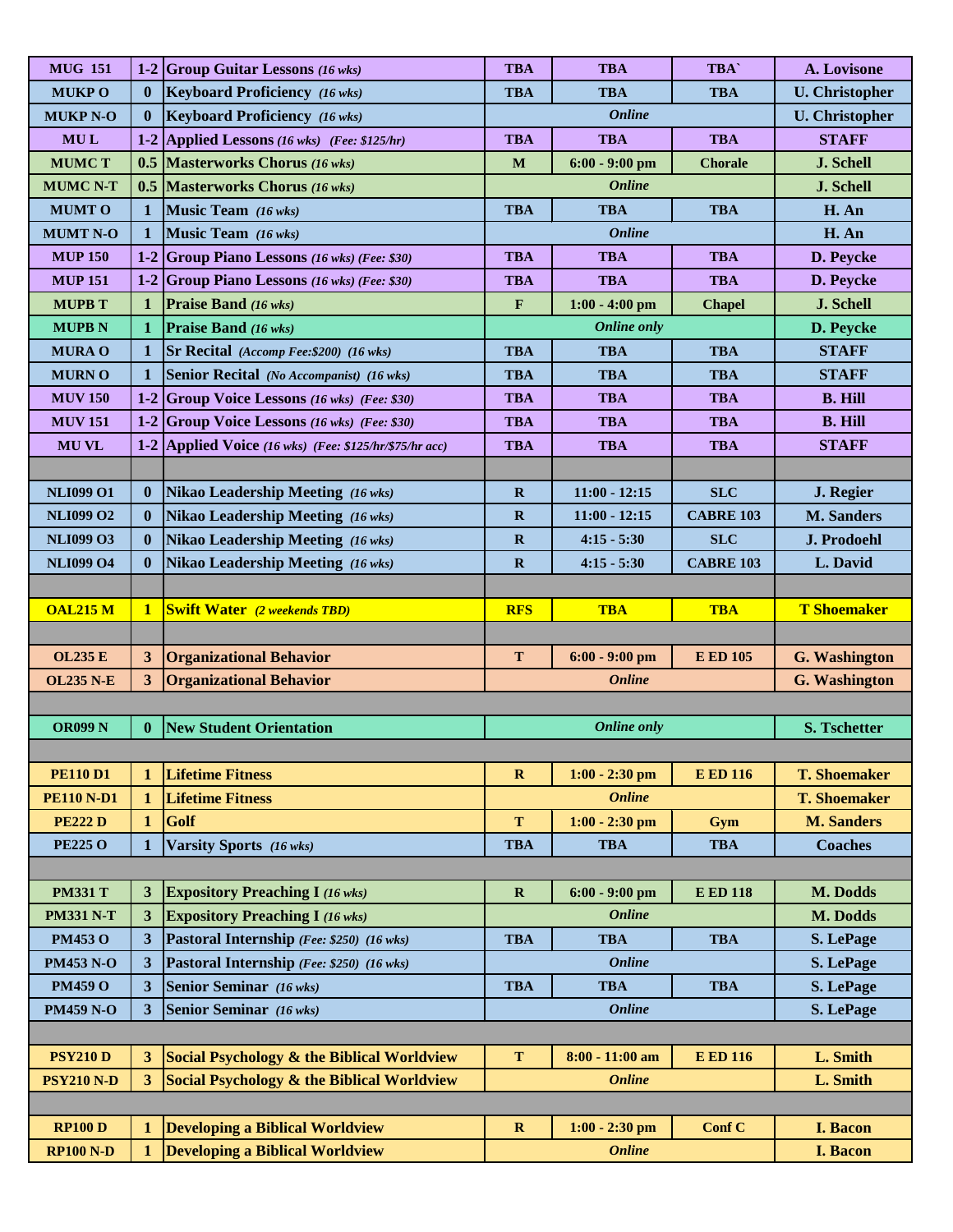| <b>RP445D</b>     | $\mathbf{1}$            | <b>Great Christian Thinkers</b>                   | $\mathbf R$   | $1:00 - 2:30$ pm  | <b>E ED 105</b>  | M. Dodds            |
|-------------------|-------------------------|---------------------------------------------------|---------------|-------------------|------------------|---------------------|
| <b>RP445N-D</b>   | $\mathbf{1}$            | <b>Great Christian Thinkers</b>                   | <b>Online</b> |                   |                  | M. Dodds            |
|                   |                         |                                                   |               |                   |                  |                     |
| <b>SM401 D</b>    | 3                       | <b>Sports Law &amp; Ethics</b>                    | M             | $1:00 - 4:00$     | <b>E ED 120</b>  | <b>T. Shoemaker</b> |
| <b>SM401 N-D</b>  | $\overline{\mathbf{3}}$ | <b>Sports Law &amp; Ethics</b>                    |               | <b>Online</b>     |                  | <b>T. Shoemaker</b> |
|                   |                         |                                                   |               |                   |                  |                     |
| <b>SS223 LSI</b>  | 3                       | <b>General Psychology</b>                         | $\mathbf R$   | 8:00 - 11:00 am   | <b>E ED 129</b>  | P. Cubas            |
| <b>SS223 N-D</b>  | 3 <sup>1</sup>          | <b>General Psychology</b>                         |               | <b>Online</b>     |                  | P. Cubas            |
| <b>SS248 D</b>    | $\overline{\mathbf{3}}$ | <b>Family Living</b>                              | $\mathbf R$   | $8:00 - 11:00$ am | <b>CABRE 100</b> | <b>S. LePage</b>    |
| <b>SS248 N-D</b>  | $\overline{3}$          | <b>Family Living</b>                              |               | <b>Online</b>     |                  | <b>S. LePage</b>    |
|                   |                         |                                                   |               |                   |                  |                     |
| <b>TA101 T</b>    | 3                       | <b>Introduction to Technical Theatre (16 wks)</b> | W             | $1:00 - 4:00$ pm  | <b>GREEN</b>     | <b>B. Hill</b>      |
| <b>TA101 N-T</b>  | $\mathbf{3}$            | <b>Introduction to Technical Theatre (16 wks)</b> |               | <b>Online</b>     |                  | <b>B. Hill</b>      |
| <b>TA225 T</b>    | $\overline{\mathbf{3}}$ | Acting I (16 wks)                                 | $\mathbf M$   | $1:00 - 4:00$ pm  | <b>GREEN</b>     | <b>B. Hill</b>      |
| <b>TA225 N-T</b>  | 3                       | Acting I (16 wks)                                 |               | <b>Online</b>     |                  | <b>B. Hill</b>      |
|                   |                         |                                                   |               |                   |                  |                     |
| <b>TH111 T1</b>   | $\mathbf{3}$            | <b>Evangelism/Spiritual Life (16 wks)</b>         | W             | $1:00 - 4:00$ pm  | <b>CABRE 101</b> | <b>J. Paxton</b>    |
| <b>TH111 N-T1</b> | $\mathbf{3}$            | <b>Evangelism/Spiritual Life (16 wks)</b>         |               | <b>Online</b>     |                  | <b>J. Paxton</b>    |
| <b>TH111 T2</b>   | $\overline{\mathbf{3}}$ | <b>Evangelism/Spiritual Life (16 wks)</b>         | W             | $1:00 - 4:00$ pm  | Langmade         | S. LePage           |
| <b>TH111 N-T2</b> | $\mathbf{3}$            | <b>Evangelism/Spiritual Life (16 wks)</b>         |               | <b>Online</b>     |                  | S. LePage           |
| <b>TH220 D</b>    | 3 <sup>1</sup>          | <b>Systematic Theology I</b>                      | $\mathbf{W}$  | $1:00 - 4:00$ pm  | <b>E ED 105</b>  | <b>I. Bacon</b>     |
| <b>TH220 N-D</b>  | $\overline{\mathbf{3}}$ | <b>Systematic Theology I</b>                      |               | <b>Online</b>     |                  | I. Bacon            |
| <b>TH222 D</b>    | $3\overline{)}$         | <b>Systematic Theology III</b>                    | W             | $8:00 - 11:00$ am | <b>CABRE 103</b> | <b>T. Baurain</b>   |
| <b>TH222 N-D</b>  | 3 <sup>1</sup>          | <b>Systematic Theology III</b>                    |               | <b>Online</b>     |                  | <b>T. Baurain</b>   |
|                   |                         |                                                   |               |                   |                  |                     |
| <b>YM235 D</b>    | 3 <sup>1</sup>          | <b>Principles &amp; Methods of Youth Ministry</b> | $\mathbf M$   | $1:00 - 4:00$ pm  | <b>CABRE 100</b> | <b>S. LePage</b>    |
| <b>YM235 N-D</b>  | $3\overline{)}$         | <b>Principles &amp; Methods of Youth Ministry</b> |               | <b>Online</b>     |                  | <b>S. LePage</b>    |
| YM453 O           | 3                       | Youth Min Internship (Fee: \$250) (16 wks)        | <b>TBA</b>    | <b>TBA</b>        | <b>TBA</b>       | S. LePage           |
| <b>YM453 N-O</b>  | 3                       | Youth Min Internship (Fee: \$250) (16 wks)        |               | <b>Online</b>     |                  | S. LePage           |
| YM459 O           | $\overline{\mathbf{3}}$ | <b>Senior Seminar - Youth Ministry</b> (16 wks)   | <b>TBA</b>    | <b>TBA</b>        | <b>TBA</b>       | S. LePage           |
| <b>YM459 N-O</b>  | $\overline{\mathbf{3}}$ | <b>Senior Seminar - Youth Ministry</b> (16 wks)   |               | <b>Online</b>     |                  | S. LePage           |

| <b>Cycle 3</b>   |         |                                         | October 24 - December 16              |                   |                  |                      |
|------------------|---------|-----------------------------------------|---------------------------------------|-------------------|------------------|----------------------|
|                  | Credits |                                         |                                       |                   |                  |                      |
| <b>NUMBER</b>    |         | <b>COURSE</b>                           | <b>Days</b>                           | <b>Time</b>       | Room             | <b>Professor</b>     |
| <b>BI120 D</b>   | 3       | <b>Old Testament Summary</b>            | M                                     | $8:00 - 11:00$ am | <b>E ED 118</b>  | I. Bacon             |
| <b>BI120 N-D</b> | 3       | <b>Old Testament Summary</b>            |                                       | <b>Online</b>     |                  | <b>I.</b> Bacon      |
| <b>BI343 D</b>   | 3       | <b>Genesis</b>                          | W                                     | $8:00 - 11:00$ am | <b>E ED 116</b>  | <b>J. Williamson</b> |
| <b>BI343N-D</b>  | 3       | <b>Genesis</b>                          | <b>Online</b>                         |                   |                  | <b>J. Williamson</b> |
| <b>BI459 D</b>   | 3       | <b>Advanced Hermeneutics</b>            | $\mathbf{R}$                          | $8:00 - 11:00$ am | <b>CABRE 100</b> | <b>T. Baurain</b>    |
| <b>BI459 N-D</b> | 3       | <b>Advanced Hermeneutics</b>            |                                       | <b>Online</b>     |                  | <b>T. Baurain</b>    |
|                  |         |                                         |                                       |                   |                  |                      |
| <b>BU200 D</b>   | 3       | <b>Intro to Business Administration</b> | T                                     | $8:00 - 11:00$ am | <b>E ED 105</b>  | <b>G. Washington</b> |
| <b>BU200 N-D</b> | 3       | <b>Intro to Business Administration</b> |                                       | <b>Online</b>     |                  | <b>G. Washington</b> |
| <b>BU221 D</b>   | 3       | <b>Emotional Intelligence</b>           | F                                     | $8:00 - 11:00$ am | <b>E ED 118</b>  | <b>G. Washington</b> |
| <b>BU221 N-D</b> | 3       | <b>Emotional Intelligence</b>           | <b>G.</b> Washington<br><b>Online</b> |                   |                  |                      |
|                  |         |                                         |                                       |                   |                  |                      |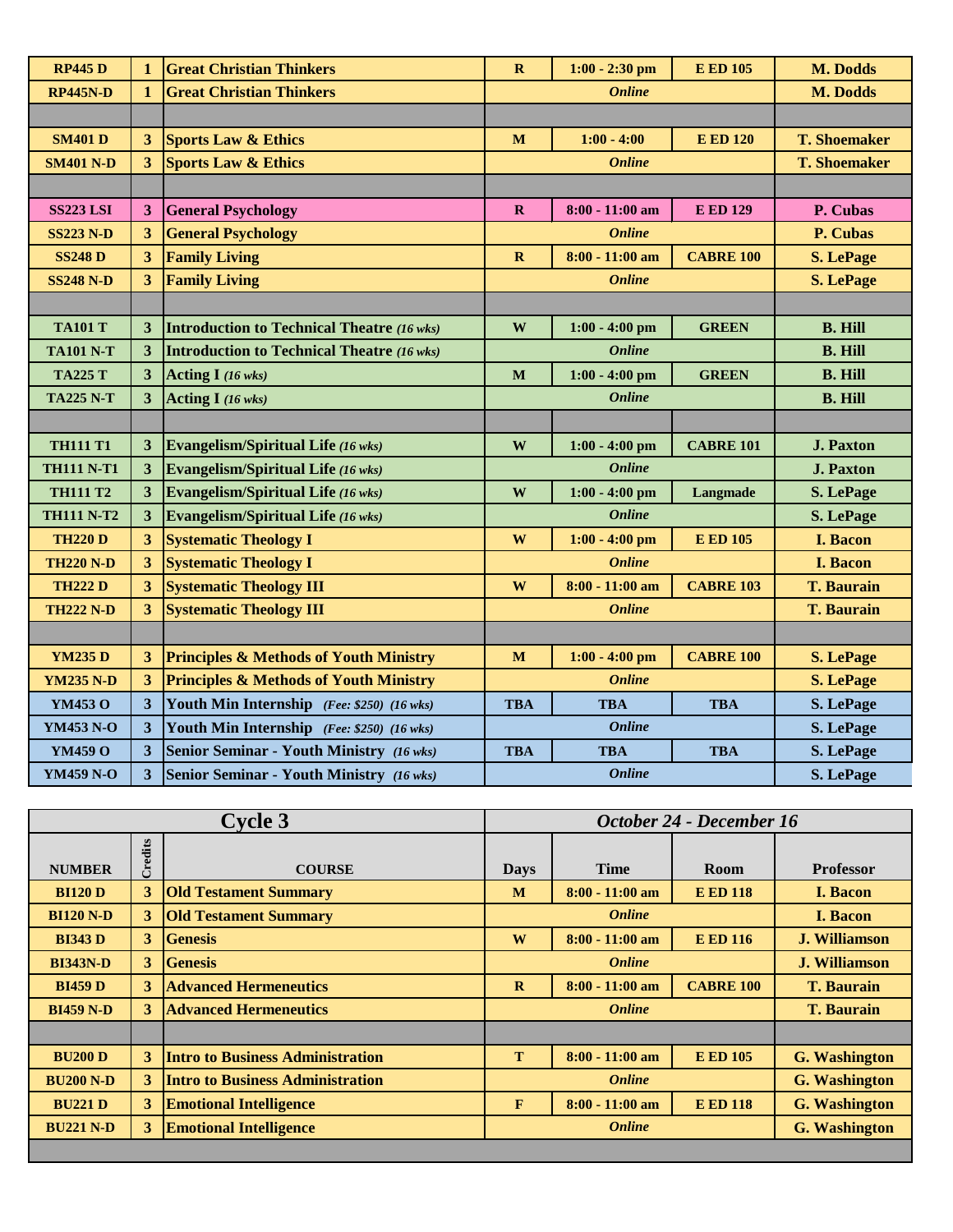| <b>CO244 D</b>    | 3 <sup>1</sup>          | <b>Intro to Biblical Counseling</b>           | $\mathbf R$  | $6:00 - 9:00$ pm   | <b>E ED 105</b>  | L. Smith              |
|-------------------|-------------------------|-----------------------------------------------|--------------|--------------------|------------------|-----------------------|
| <b>CO244 N-D</b>  | 3 <sup>1</sup>          | <b>Intro to Biblical Counseling</b>           |              | <b>Online</b>      |                  | L. Smith              |
| <b>CO432 LSI</b>  | 3 <sup>2</sup>          | <b>Crisis Counseling</b>                      | T            | $6:00 - 9:00$ pm   | <b>E ED 129</b>  | J. Larkin             |
| <b>CO432 N-E</b>  | 3 <sup>1</sup>          | <b>Crisis Counseling</b>                      |              | <b>Online</b>      |                  | <b>J.</b> Larkin      |
| <b>CO436 E</b>    | 3 <sup>1</sup>          | Death, Dying, & Grief Counseling              | $\mathbf{M}$ | $6:00 - 9:00$ pm   | <b>E ED 105</b>  | J. Campa              |
| <b>CO436 N-E</b>  | $\overline{3}$          | <b>Death, Dying, &amp; Grief Counseling</b>   |              | <b>Online</b>      |                  | J. Campa              |
|                   |                         |                                               |              |                    |                  |                       |
| <b>COM230 D</b>   | 3 <sup>1</sup>          | <b>Voice &amp; Diction in Public Speaking</b> |              | <b>CANCELLED</b>   |                  | <b>STAFF</b>          |
| <b>COM230 N-D</b> | 3 <sup>1</sup>          | <b>Voice &amp; Diction in Public Speaking</b> |              | <b>CANCELLED</b>   |                  | <b>STAFF</b>          |
|                   |                         |                                               |              |                    |                  |                       |
| <b>ED247 D</b>    | 3 <sup>1</sup>          | <b>Foundations of Education</b>               | T            | $8:00 - 11:00$ am  | <b>E ED 125</b>  | <b>M. Briggs</b>      |
| <b>ED247 N-D</b>  | 3 <sup>1</sup>          | <b>Foundations of Education</b>               |              | <b>Online</b>      |                  | M. Briggs             |
| <b>ED411 D</b>    | 3 <sup>1</sup>          | <b>Instructional Strategies for ELL</b>       | M            | $1:00 - 4:00$ pm   | <b>E ED 125</b>  | <b>T. Hange</b>       |
| <b>ED411 N-D</b>  | $\overline{\mathbf{3}}$ | <b>Instructional Strategies for ELL</b>       |              | <b>Online</b>      |                  | <b>T. Hange</b>       |
| <b>ED413 D</b>    | 3 <sup>1</sup>          | <b>Assessment Strategies for ELL</b>          | $\mathbf{W}$ | $1:00 - 4:00$ pm   | <b>CABRE 100</b> | <b>V. Piercey</b>     |
| <b>ED413 N-D</b>  | 3                       | <b>Assessment Strategies for ELL</b>          |              | <b>Online</b>      |                  | <b>V. Piercey</b>     |
| <b>ED459 D</b>    | $\mathbf{1}$            | <b>Senior Seminar - Education</b>             | T            | $1:00 - 2:30$ pm   | <b>E ED 125</b>  | <b>K. Hange</b>       |
| <b>ED459 N-D</b>  | 1                       | <b>Senior Seminar - Education</b>             |              | <b>Online</b>      |                  | <b>K. Hange</b>       |
|                   |                         |                                               |              |                    |                  |                       |
| <b>EN323 D</b>    | 3 <sup>2</sup>          | <b>British Literature I</b>                   | M            | $8:00 - 11:00$ am  | <b>E ED 116</b>  | <b>T. Hange</b>       |
| <b>EN323 N-D</b>  | $\overline{3}$          | <b>British Literature I</b>                   |              | <b>Online</b>      |                  | <b>T. Hange</b>       |
|                   |                         |                                               |              |                    |                  |                       |
| <b>GE100 D1</b>   | $\mathbf{1}$            | <b>College Life Seminar</b>                   | T            | $1:00 - 2:30$ pm   | <b>Langmade</b>  | <b>J. Franz</b>       |
| <b>GE100 N-D1</b> | $\mathbf 1$             | <b>College Life Seminar</b>                   |              | <b>Online</b>      |                  | J. Franz              |
| <b>GE100 D2</b>   | $\mathbf{1}$            | <b>College Life Seminar</b>                   | $\mathbf R$  | $1:00 - 2:30$ pm   | <b>Langmade</b>  | J. Franz              |
| <b>GE100 N-D2</b> | 1                       | <b>College Life Seminar</b>                   |              | <b>Online</b>      |                  | <b>J. Franz</b>       |
|                   |                         |                                               |              |                    |                  |                       |
| <b>HP231 D</b>    | 3 <sup>2</sup>          | <b>Western Civilization I</b>                 | $\mathbf F$  | $8:00 - 11:00$ am  | Conf C           | <b>T. Bitner</b>      |
| <b>HP231 N-D</b>  | 3 <sup>1</sup>          | <b>Western Civilization I</b>                 |              | <b>Online</b>      |                  | <b>T. Bitner</b>      |
| <b>HP338 N</b>    | $\overline{\mathbf{3}}$ | The Christian & Contemporary Politics         |              | <b>Online Only</b> |                  | <b>T. Bitner</b>      |
|                   |                         |                                               |              |                    |                  |                       |
| <b>IC111 D</b>    | 3 <sup>1</sup>          | <b>Introduction to Christian Missions</b>     | $\mathbf F$  | $8:00 - 11:00$ am  | <b>CABRE 101</b> | <b>J. Paxton</b>      |
| <b>IC111 N-D</b>  | 3 <sup>1</sup>          | <b>Introduction to Christian Missions</b>     |              | <b>Online</b>      |                  | <b>J. Paxton</b>      |
|                   |                         |                                               |              |                    |                  |                       |
| <b>MA000 N</b>    | $\mathbf{0}$            | <b>Math Placement Test</b>                    |              | <b>Online only</b> |                  | J. Briggs             |
|                   |                         |                                               |              |                    |                  |                       |
| <b>MS340 D</b>    | 3                       | <b>Theological Foundations of Ministry</b>    | T            | $8:00 - 11:00$ am  | <b>CABRE 100</b> | <b>S. LePage</b>      |
| <b>MS340 N-D</b>  | 3 <sup>1</sup>          | <b>Theological Foundations of Ministry</b>    |              | <b>Online</b>      |                  | <b>S. LePage</b>      |
|                   |                         |                                               |              |                    |                  |                       |
| <b>MU110 D</b>    | $\overline{\mathbf{3}}$ | <b>Music Appreciation</b>                     | $\mathbf M$  | $1:00 - 4:00$ pm   | <b>Chorale</b>   | <b>U.</b> Christopher |
| <b>MU212 D</b>    | $\boldsymbol{2}$        | <b>Music Ministry in the Local Church</b>     | T            | 8:00 - 10:15 am    | <b>E ED 109</b>  | D. Peycke             |
| <b>MU212 N-D</b>  | $\overline{2}$          | <b>Music Ministry in the Local Church</b>     |              | <b>Online</b>      |                  | D. Peycke             |
| <b>MU214D</b>     | $\mathbf{1}$            | <b>Opera &amp; Musical Theatre WS</b>         | $\mathbf R$  | 4:00 - 5:30 pm     | <b>Chorale</b>   | <b>B. Hill</b>        |
| <b>MU214 N-D</b>  | $\mathbf{1}$            | <b>Opera &amp; Musical Theatre WS</b>         |              | <b>Online</b>      |                  | <b>B. Hill</b>        |
| <b>MU437 D</b>    | $\overline{2}$          | <b>Choral Literature</b>                      | $\mathbf F$  | $10:00 - 12:15$    | <b>E ED 107</b>  | <b>J. Schell</b>      |
| <b>MU437 N-D</b>  | $\overline{2}$          | <b>Choral Literature</b>                      |              | <b>Online</b>      |                  | J. Schell             |
|                   |                         |                                               |              |                    |                  |                       |
|                   |                         |                                               |              |                    |                  |                       |